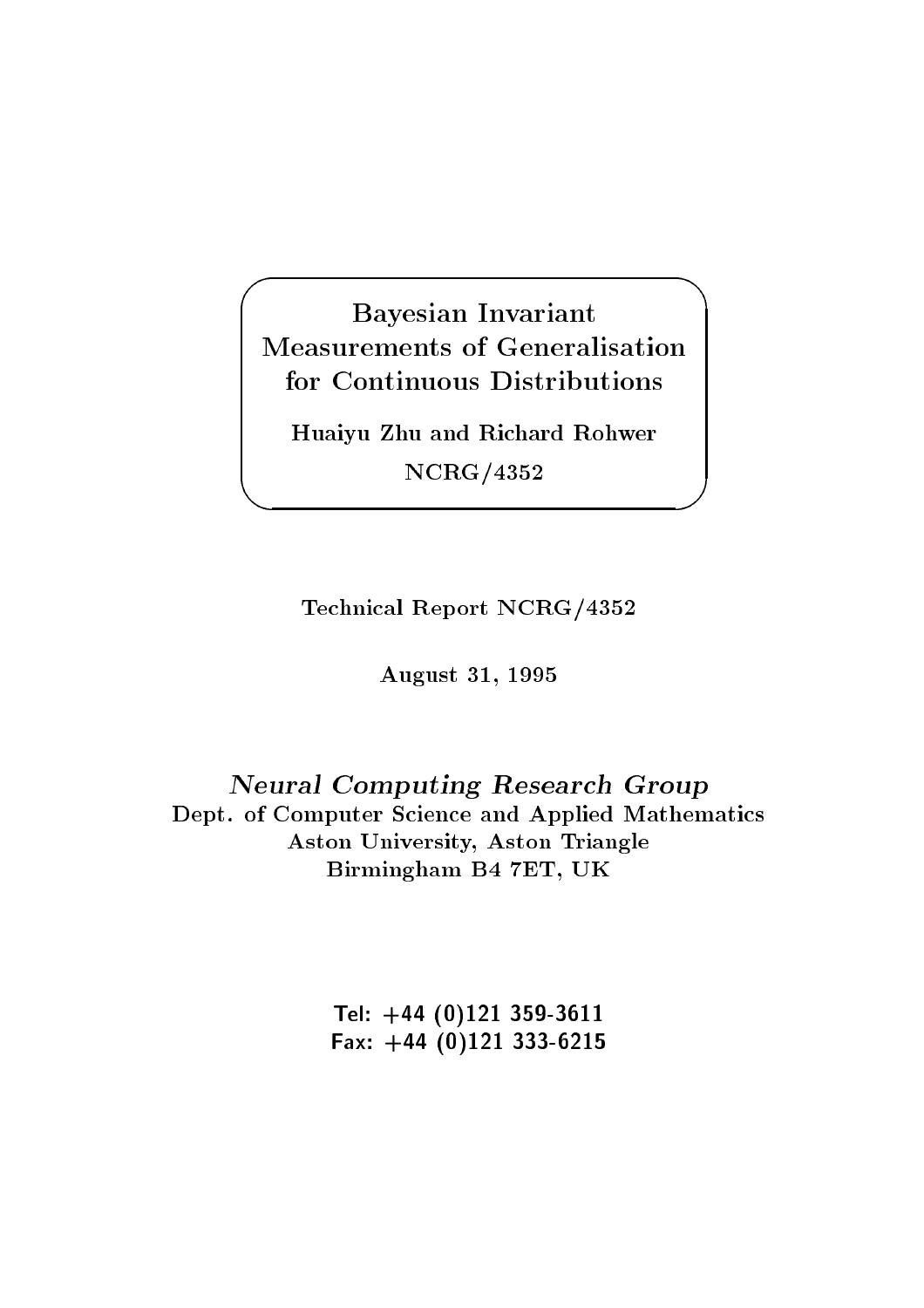# Bayesian Invariant Measurements of Generalisation for Continuous Distributions

Huaiyu Zhu and Richard Rohwer Department of Computer Science and Applied Mathematics Aston University, Aston Triangle, Birmingham B4 7ET

August 31, 1995

#### Abstract

A family of measurements of generalisation is proposed for estimators of continuous distributions. In particular, they apply to neural network learning rules associated with continuous neural networks. The optimal estimators (learning rules) in this sense are Bayesian decision methods with information divergence as loss function. The Bayesian framework guarantees internal coherence of such measurements, while the information geometric loss function guarantees invariance. The theoretical solution for the optimal estimator is derived by a variational method. It is applied to the family of Gaussian distributions and the implications are discussed.

This is one in a series of technical reports on this topic; it generalises the results of [ZR95a] to continuous distributions and serve as a concrete example of a larger picture [ZR95d].

## Contents

|             |                                   | 1 Introduction                                              | $\overline{2}$ |
|-------------|-----------------------------------|-------------------------------------------------------------|----------------|
| $2^{\circ}$ | <b>General Theory</b>             |                                                             | $\overline{4}$ |
|             | 2.1                               |                                                             | $\overline{4}$ |
|             |                                   | 2.2 Information Divergences for Continuous Distributions    | $-5$           |
|             | 2.3                               |                                                             | $-6$           |
|             |                                   | 2.4 Optimal learning rules on the whole probability space 7 |                |
|             | 3 Gaussians With Conjugate Priors |                                                             | -8             |
|             |                                   |                                                             | - 9            |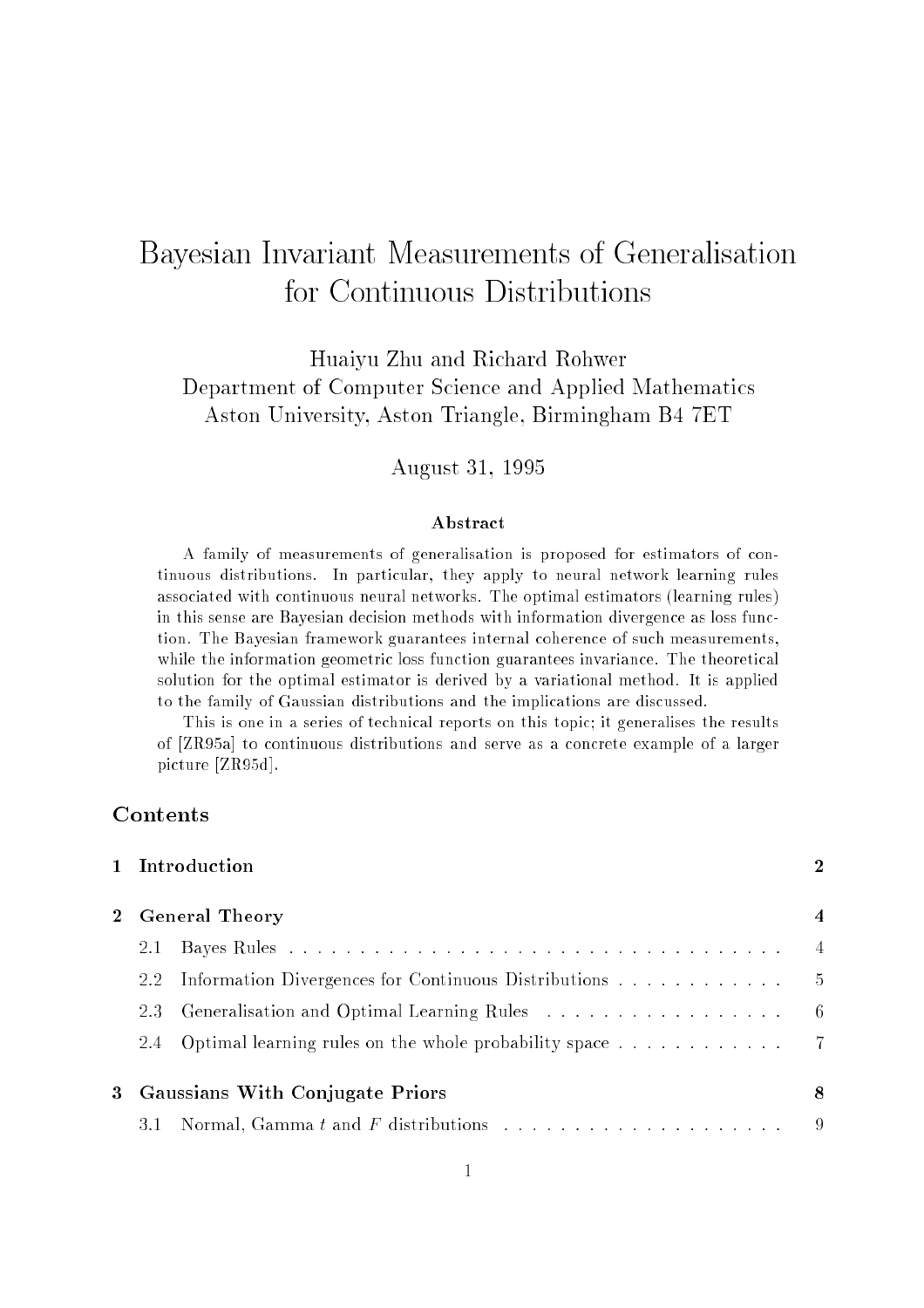|                                    | 5 Conclusions and discussions                          | 21 |
|------------------------------------|--------------------------------------------------------|----|
|                                    |                                                        |    |
|                                    | 4.1 When both the mean and the variance are unknown 17 |    |
| 4 Optimal Estimators for Gaussians |                                                        |    |
|                                    | 3.4 Information Divergence between Two Gaussians 15    |    |
|                                    |                                                        |    |
|                                    |                                                        |    |

## 1 Introduction

The study of optimal statistical estimation and inference has a long history [Fis22, Fis25, Fis34]. It can be cast in (Bayesian) decision theory [Fer67, DeG70]. For discussions of statistical inference in relation to other statistical methods see also [KS79, CH74, BT73, Ber85].

The problem of optimal statistical estimation has gained more importance recently due to the rapidly expanding research on neural networks. Neural networks can be described as statistical models [Whi89], where a learning rule acts as a statistical estimator and a trained network as an estimate. The task of learning, or any statistical estimation, is to find a most representative distribution among all the distributions which could have possibly generated the observed data. The comparison of two learning rules is therefore a particular example of the comparison of two statistical estimators, and therefore a particular instance of decision theory.

We shall confine our attention to Bayesian decision theory for the following two reasons. First, under some regularity conditions, the set of all "good" (admissible) decision rules essentially coincides with the set of all the Bayesian rules. Therefore any decision rule can be considered as a (either perfect or approximate) Bayesian decision rule. Secondly, many of the classical non-Bayesian theories can be regarded as special examples of Bayesian theory with a particular non-informative prior [Aka80].

There is a further, more philosophical, argument in support of a Bayesian theory. The Bayes Theorem is implied in the mathematical theory of probability [Kol56], which is as logically consistent as arithmetic, and is applicable to any interpretation of probability. All consistent mathematical descriptions of probabilistic models must be Bayesian, in the sense that all the variables, known or unknown, deterministic or random, must be described as random variables, hence having probability distributions. Some of them are selected as

<sup>1</sup> This is also true of the learning rules which give the posterior as the result, as will be seen later.

<sup>2</sup> There are many exceptions, but they are more technical than the problems of current concern in neural networks.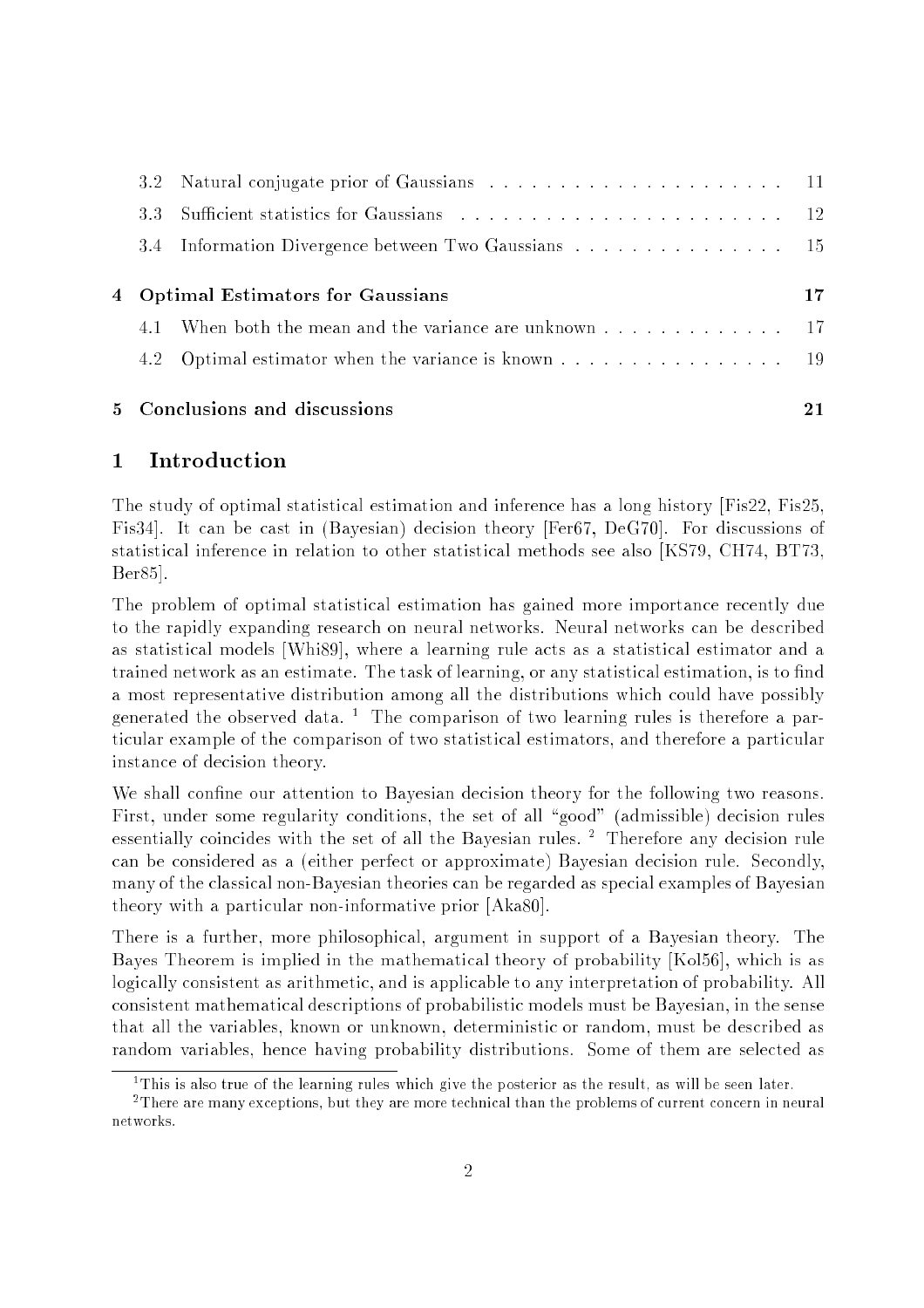observables. The (unconditional) distribution of a random variable is called a prior, while its distribution conditional on the observables is called the posterior. On the other hand, it is known that any definition of reasonable belief of events is equivalent to Kolmogorov's axioms [Cox46], but this argument is not as convincing to someone who does not consider the particular value of a parameter as an event [Fis34]. We shall not pursue this argument any further.

Statistical inference problems are special decision problems in that the "loss function" must characterise the difference between the true distribution and the estimated distribution. Many such loss functions have been proposed over the years, such as the mean squared error proposed by Gauss, the cross entropy (Kullback-Leibler divergence) [KL51] and the Hellinger distance. The advent of neural network models calls for the study of measures of "divergence" between two probability distributions which are invariant with respect to the way the model is represented in order for it to be applied universally, since the weights in neural networks usually do not possess distinct external interpretation apart from being parameters to a family of distributions. We also require that they are invariant with respect to one-one input/output transforms, since we are only concerned with the amount of information captured by the learning algorithm which, unlike the content of information, should not depend on a renaming of the samples. Such information divergences have been studied extensively in the theory of information geometry [Che72, Ama82, Ama85, Ama87], See also [Egu83, BN86, Lau87, CMS93]. For more background see [Hou82, Kas84, BNCR86, Kas87, Kas89]. The main result of information geometry particularly relevant to our current enquiry is that there is a unique one-parameter family of \information divergences" satisfying the above invariance conditions and possessing some important properties making them as important to statistics as the Euclidean distance is to functional analysis.

In [ZR95a], Bayesian decision theory was combined with information divergence to define a family of measurements of generalisation error for discrete distributions. It is coherent in the sense that an optimal estimator thus dened gives optimal estimates for almost all the data. It is invariant of the parameterisation, and input-output space transforms. Explicit results on the problem of estimating multinomial distributions were derived which confirm its intuitive interpretation. This gives a more satisfactory framework than the "empirical error" used by many authors [GBD92], and avoids the "bias/variance trade-off" altogether.

In this report we generalise these results to models with continuous distributions. The optimal estimators are derived using a variational argument so that it is applicable to any family of distributions absolutely continuous with respect to a base measure  $\S2$ .

This theory is then applied to the family of Gaussian distributions, properties of which are reviewed and collated in  $\S3$ . The results  $(\S4)$  coincide with the well known results for this particular family; it shows that least mean squares is the only reasonable method for Gaussian models. The optimal estimates can be represented as t distributions and  $\chi^2$ distributions, revealing the Bayesian assumptions behind the classical statistical tests.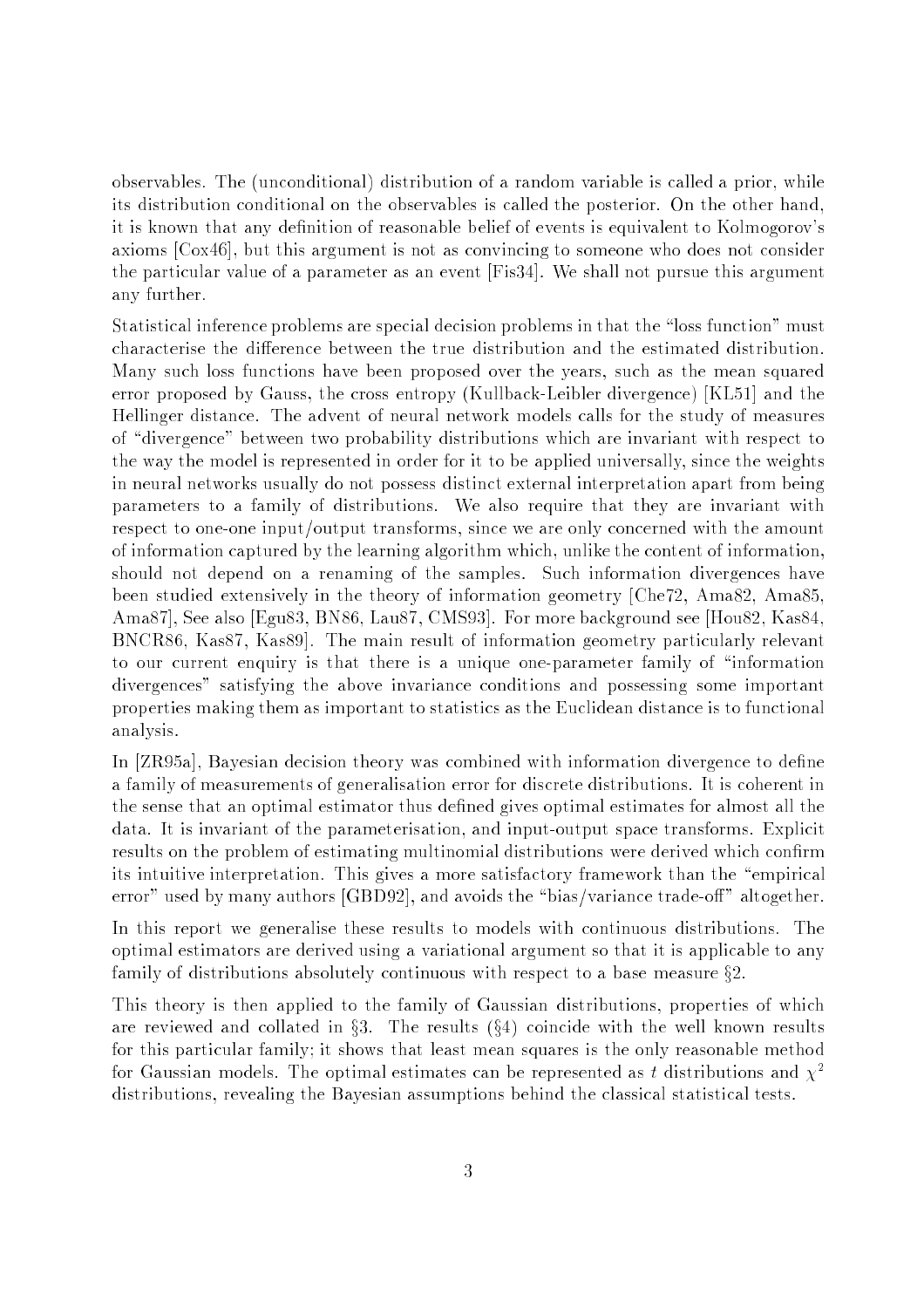The results in these two reports are applicable to problems in which the computational model coincides with the mathematical model. A more general and mathematically rigorous development will be given in [ZR95d], allowing the computational model to be a proper submanifold of the mathematical model, as is the case with neural networks.

An application of this theory to the problem of sequentially fitting a regression curve is given in [ZR95c].

Discussions and conclusions are given in  $\S5$ .

#### $\overline{2}$ **General Theory**

In this section we shall generalise the results obtained in [ZR95a] to an arbitrary family of distributions dominated by a base measure. This is particularly useful for continuous distributions, which are distributions dominated by the Lebesgue measure. Most of the derivations will be similar to the corresponding ones for discrete distributions [ZR95a], except that instead of taking the derivative of the Lagrange function we need to take a variation of it.

#### 2.1 Bayes Rules

Consider a sample space Y. Let  $y$  be a random variable taking values in Y. We are interested estimating the distribution  $p$  of  $q$ . Thow consider the set  $P$  of distributions on Y dominated by a carrier measure (also called a base measure) r, ie.  $\mathcal P$  is the set of all possible distributions  $p$  on  $Y$  such that  $p$  is absolutely continuous with respect to  $r$ . This is equivalent to say that every member of  $P$  can be represented as an indefinite integral of a density function with respect to r. The density function is unique up to a set of r-measure zero, and is called the Radon-Nikodym derivative of <sup>p</sup> with respect to  $r$  [HS49]. In the sequel we shall assume that the carrier measure is fixed so that probability distributions can be identified with density functions. The set  $\mathcal P$  forms an "infinite dimensional manifold" [ZR95d]. Our task is to infer  $p = P(\cdot|p)$  from a sample of  $y$ .

In the Bayesian framework, we need to define a prior  $P(p)$  over  $P$ , which is the unconditional distribution of p. For example, we might define  $P(p)$  to be the "uniform distribution over all the Gaussians", in the sense of non-informative prior, which will be explained later. The prior  $P(p)$  and the sample  $y$ , or, more accurately, the likelihood function  $P(y|p)$ , are combined by the Bayes formula to give a posterior  $P(p|y)$ , the distribution of

<sup>3</sup>How this is represented is not important at the moment. We can either guess a form of the distribution of y, and estimate its parameters, or we can implement a machine which draws samples from  $Y$  with the same distribution as y[Nea93], among many other possibilities.

This is a uniform distribution over a subspace of  $P^+$ , so the prior is a distribution over distributions. It should not be confused with the unrelated concept of 'the uniform distribution over  $Y$ " which is only one particular degenerate Gaussian (with infinite variance).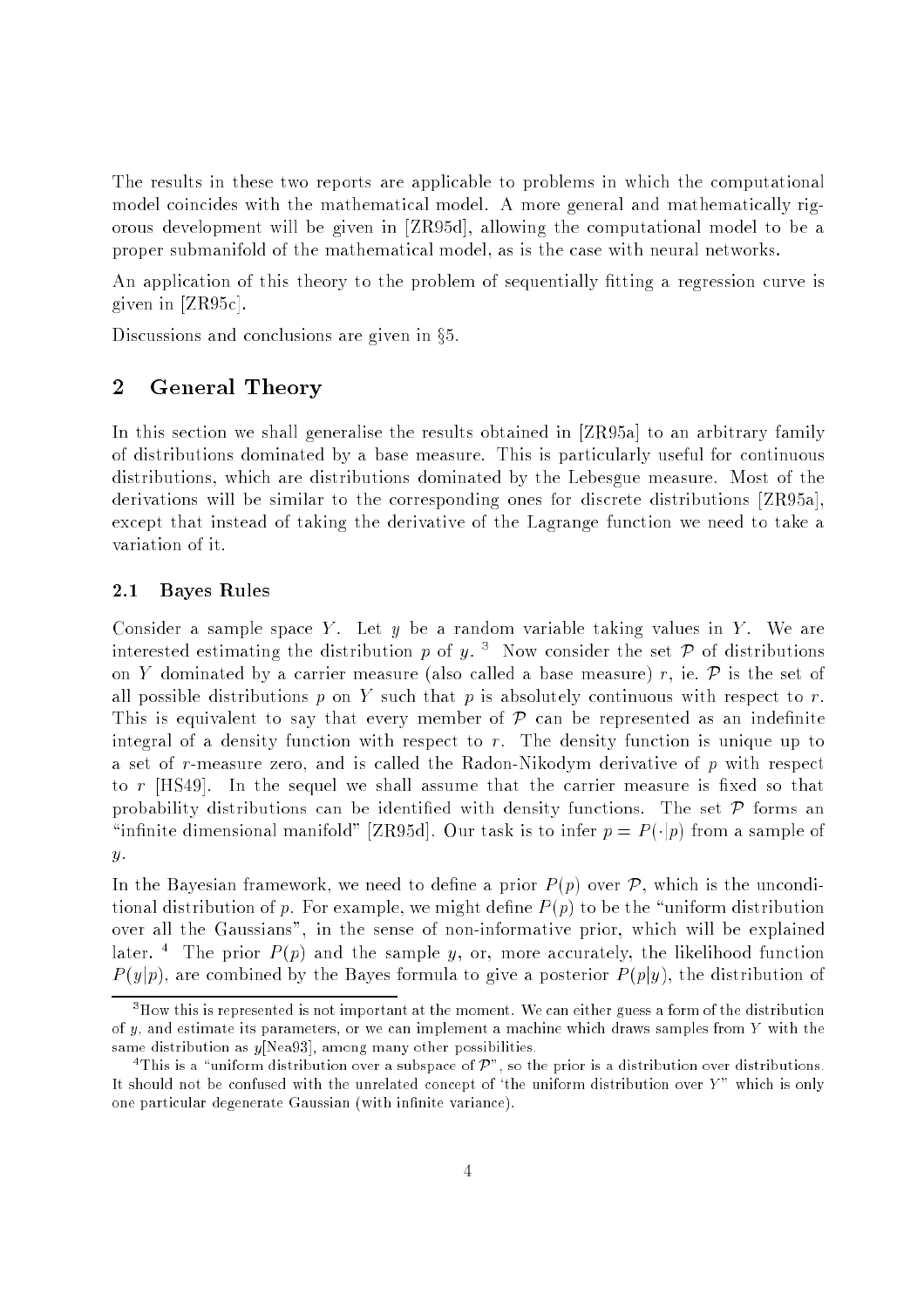<sup>p</sup> conditional on the observation y.

(2.1) 
$$
P(p|y) = P(p)P(y|p)/P(y).
$$

The posterior is still a distribution of  $p$ , not a single-valued estimate of  $p$ . What we really need is an estimate  $q \in \mathcal{P}$ , which is thought to be closest to p, given all the relevant information. A learning method is a mapping  $\tau : y \to q = \tau(y) \in \mathcal{P}$ , which maps each observed set of data  $y \in Y$  to a unique distribution  $q \in \mathcal{P}$ . The requirement of a single estimator instead of a posterior does not impose any restriction on the general applicability of the theory: On the one hand, all the known applications of the posterior can be transformed into an application of an estimate; On the other, more importantly, the "optimal estimator" together with a few ancillary statistics indicating sample size turns out to be sufficient statistics for the posterior, so that any optimal decisions or inference should be a function of the optimal estimator.

In the terminology of decision theory, we are looking for optimal decision rules  $\tau$  which will make "good decisions" q, where the objective is that q should approximate the "true parameter" p. Technically, this requires the specification of a "loss function"  $D(p, q)$  describing the "divergence" between the two distributions, the posterior mean of which is called the "risk function". An estimator is optimal if it minimises the risk. The loss functions we are interested in are the information divergences developed in the theory of information geometry.

#### 2.2 Information Divergences for Continuous Distributions

We shall use interchangeably the notation of a distribution  $p$  with the notation of a conditional distribution  $P(\cdot|p)$ . This enables us to write the definition of Kullback-Leibler divergence between two distributions p and q as  $^5$ 

(2.2) 
$$
K(p,q) := \int p \log \frac{p}{q} = \int_{y \in Y} P(y|p) \log \frac{P(y|p)}{P(y|q)}.
$$

As in [ZR95a], we use  $\delta = (1 - \alpha)/2$  instead of  $\alpha$  as in [Ama82, Ama85]. This usage was adopted from [Hou82, Kas84].

**Definition** 2.1 ( $\delta$ -divergence) Let  $p, q \in \mathcal{P}$ . The  $\delta$ -divergence is defined as,

(2.3) 
$$
D_{\delta}(p,q) := \frac{1}{\delta(1-\delta)} \left(1 - \int p^{\delta} q^{1-\delta}\right).
$$

(2.4) 
$$
D_0(p,q) := \lim_{\delta \to 0} D_\delta(p,q), \qquad D_1(p,q) := \lim_{\delta \to 1} D_\delta(p,q),
$$

The family of  $\delta$ -divergences was discovered many times in the history of information theory (See, for example, [AD75, p. 208] and earlier references cited therein) and statistical

<sup>&</sup>lt;sup>5</sup>We adopt the notation := for "defined as" and =: for "denoted by", following [AD75, p. 3].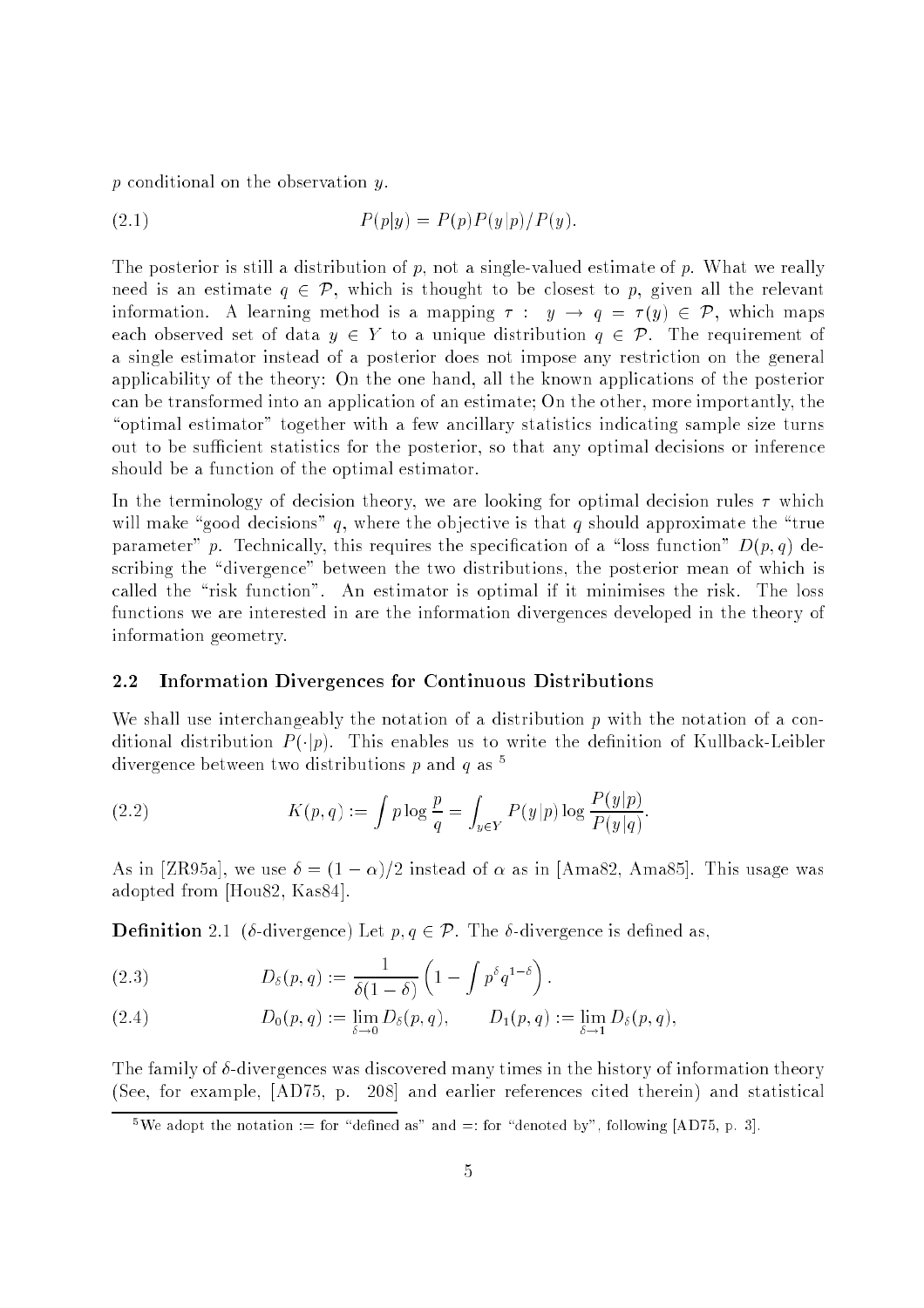theories (See [Ama85, p.????] and earlier references cited therein). Special cases of the  $\delta$ -divergences are well-known [Ama85]

(2.5) 
$$
D_0(p,q) = K(q,p),
$$

(2.6) 
$$
D_{1/2}(p,q) = 2 \int \left( q^{1/2} - p^{1/2} \right)^2,
$$

(2.7) 
$$
D_1(p,q) = K(p,q).
$$

They are the cross entropy, the Hellinger distance, and the reversed cross entropy, respectively.

Information divergences have various important properties ([Ama85, Egu83, Lau87]) which give them the same status in statistics as that enjoyed by the  $L_p$  norms in functional analysis. In fact  $\delta$ -divergence is closely related to the  $L_{1/\delta}$  norm [ZR95d].

We shall take the "risk function" defined using any particular "information divergence" as a measurement of "generalisation".

#### 2.3 Generalisation and Optimal Learning Rules

Let Y be a sample space. Let  $\mathcal P$  be the manifold of a dominated family of probability measures on Y. Let  $P(p)$  be a prior over  $p \in \mathcal{P}$ . The posterior  $P(p|y)$ , ie. the conditional distribution of p given  $y \in Y$ , is well defined by the Bayes rule. Let  $\tau : Y \to \mathcal{P}$  be a learning rule. Note that both p and q are points on a manifold P of distributions, while  $\tau$ itself is a mapping from sample space  $Y$  to this manifold of distributions.

**Definition** 2.2 (Measurement of Generalisation) The estimator error  $E_{\delta}(\tau)$  of  $\tau$ , and the estimate error  $E_{\delta}(q|y)$  of each estimate  $q \in \mathcal{P}$  for a given  $y \in Y$ , are defined as,

(2.8) 
$$
E_{\delta}(\tau) := \int_{p \in \mathcal{P}} P(p) \int_{y \in Y} P(y|p) D_{\delta}(p, \tau(y)).
$$

(2.9) 
$$
E_{\delta}(q|y) := \int_{p \in \mathcal{P}} P(p|y) D_{\delta}(p,q).
$$

**Corollary 2.1** The error of a learning rule  $\tau$  is the expected error of estimates it gives, averaged over all possible data.

(2.10) 
$$
E_{\delta}(\tau) = \int_{y \in Y} P(y) E_{\delta}(\tau(y)|y).
$$

**Definition** 2.3 (Optimal learning rule) A learning rule  $\tau$  is called an  $\delta$ -optimal learning rule (or  $\delta$ -estimator) if it is the solution of the following optimisation problem

$$
\lim_{\tau(y)\in\mathcal{P}} E_{\delta}(\tau).
$$

**Definition** 2.4 (Optimal estimate) A probability distribution  $q \in \mathcal{P}$  is called an  $\delta$ -optimal estimate from data <sup>y</sup> if it is the solution of the following optimisation problem

$$
\lim_{q \in \mathcal{P}} E_{\delta}(q|y).
$$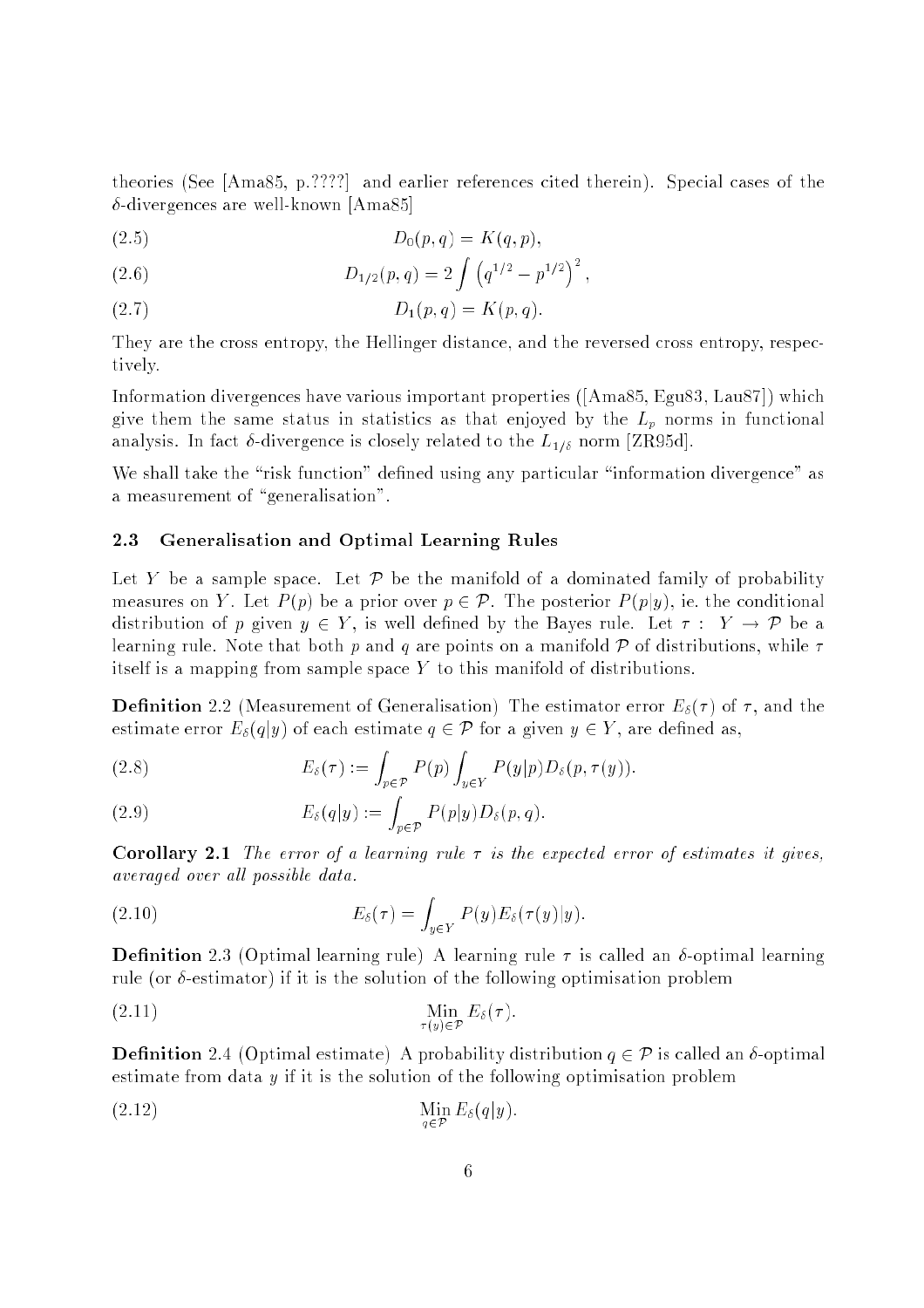**Theorem 2.2 (Coherence)** A learning rule  $\tau$  is  $\delta$ -optimal if and only if for any data y, except a set of probability zero, the result given by the learning rule  $\tau(y)$  is a  $\delta$ -optimal estimate.

This result in the general decision theory setting is well known in Bayesian decision theory [Fer67, DeG70, Zac71] and is considered to be one of the fundamental advantages of Bayesian methods by advocates of Bayesian statistics [Lor90].

#### 2.4 Optimal learning rules on the whole probability space

Suppose we are allowed to choose a learning rule which gives an arbitrary distribution as an estimate. That is, we consider the whole set of estimators which maps the sample space into the distribution space. It is desirable to find the learning rule which minimises the generalisation error (with respect to a particular prior and a particular information divergence). The solution to this problem can be obtained by the Lagrange multiplier method (See any good textbook on optimisation or variational methods). The only thing which is different from the discrete case discussed in  $[ZR95a]$  is that instead of using derivatives, we shall use variations. We first consider  $\delta \in (0,1]$ .

Following the coherence theorem, it is only necessary to find optimal estimates for any given data. Consider  $y \in Y$ . Consider P as a manifold embedded in the linear space of positive measures. Define the Lagrangian

(2.13) 
$$
F := E_{\delta}(q|y) - \lambda \left( \int q - 1 \right)
$$

Now we take variations with  $\Delta q$ . From equation (2.3), it can derived that

(2.14) 
$$
\Delta D_{\delta}(p,q) = -\frac{1}{\delta} \int \Delta q \left(\frac{p}{q}\right)^{\delta}.
$$

(2.15) 
$$
\Delta E_{\delta}(q|y) = -\frac{1}{\delta} \int \Delta q \frac{\langle p^{\circ} \rangle_y}{q^{\delta}}.
$$

(2.16) 
$$
\Delta F = \int \Delta q \left( -\frac{1}{\delta} \frac{\left\langle p^{\delta} \right\rangle_{y}}{q^{\delta}} - \lambda \right).
$$

Therefore  $\Delta F = 0$  if and only if

$$
q^\delta \sim \left\langle p^\delta \right\rangle_y,
$$

considered as density functions. An analogous derivation for  $\delta = 0$  gives similar results. with  $p^*$  replaced by  $\log p$ . Therefore, we have proved the following theorem.

**Theorem 2.3** ( $\delta$ -optimal estimate) Let Y be a measurable space. Let P be the space of all probability measures on Y. Let  $P(p)$  be a prior over P. Given a sample  $y \in Y$ , the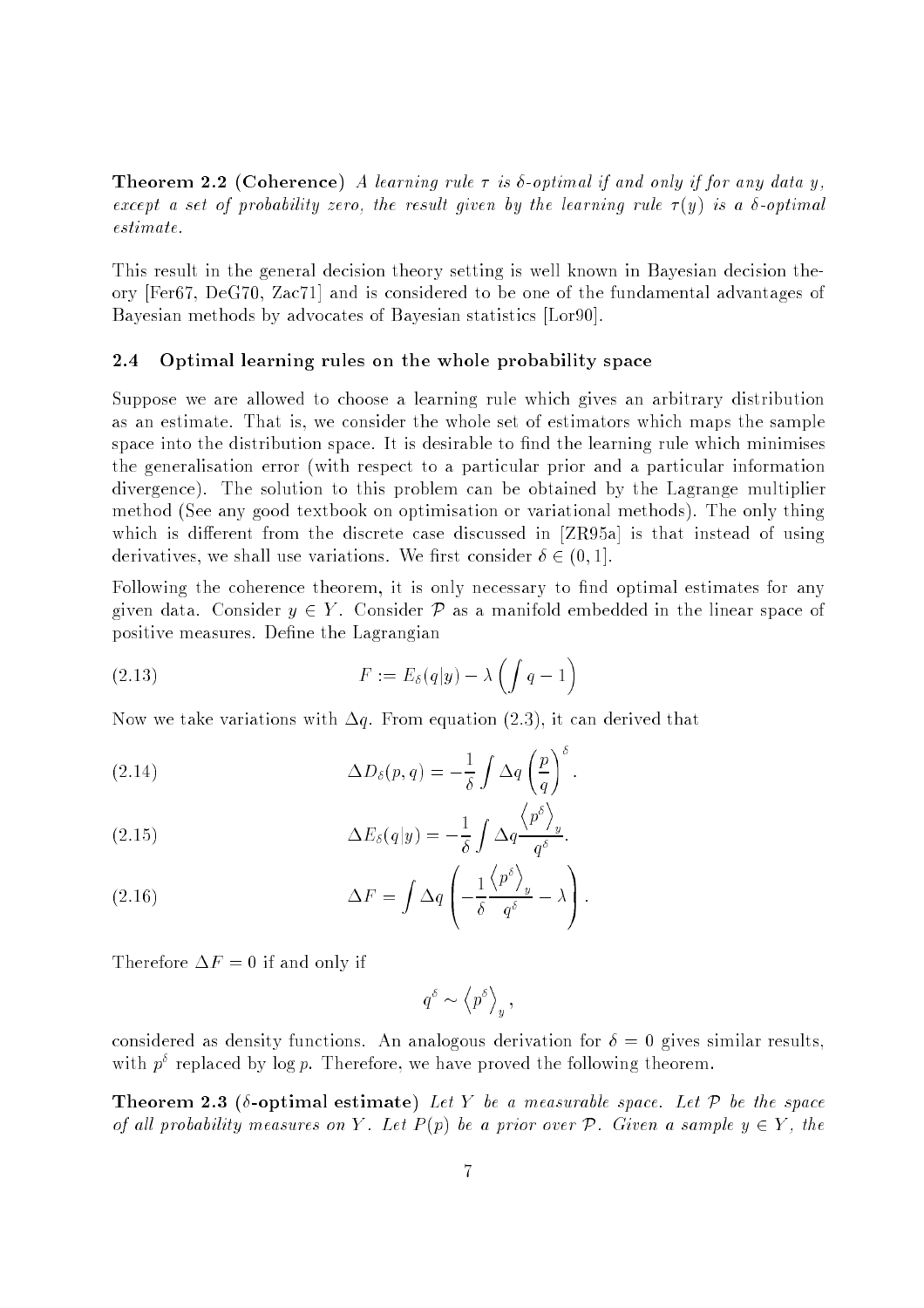posterior  $P(p|y)$  is given by the Bayes rule. Let  $q = \tau_{\delta}(y) \in \mathcal{P}$  be the  $\delta$ -optimal estimator of <sup>p</sup> based on the sample y. Then <sup>q</sup> is given by

(2.17) 
$$
q \sim \begin{cases} \left( \int_{p \in \mathcal{P}} P(p|y) p^{\delta} \right)^{1/\delta}, & \text{for } \delta > 0, \\ \exp \left( \int_{p \in \mathcal{P}} P(p|y) \log p \right), & \text{for } \delta = 0. \end{cases}
$$

Let us dene the -coordinate (-representation)  $l(p) := p^{\delta}/\delta$ . Denote by  $-1$ l. The above theorem can be expressed more concisely as

(2.18) 
$$
\tau_{\delta}(y) \sim \frac{1/\delta}{l} \left( \left\langle \frac{\delta}{l}(p) \right\rangle_y \right).
$$

We call the right hand side side the  $\delta$ -average of p over the posterior  $P(p|y)$ . This usage is essentially the same as adopted in [AD75, p. 158]. The above two theorems can be summarised as the following: the  $\delta$ -estimate is the renormalised  $\delta$ -average over the posterior, and the  $\delta$ -estimator is an estimator which gives the  $\delta$ -estimate for almost all the data. If we do not distinguish between estimators which are almost always equal to each other, then the  $\delta$ -estimator is unique.

The above are derived under the assumption that  $\Delta q$  is free to vary over P. In the case where  $q$  is restricted to a smooth manifold  $Q$ , we obtain instead that

(2.19) 
$$
\partial_{\theta} F = \int \partial_{\theta} q \left( -\frac{1}{\delta} \frac{\left\langle p^{\delta} \right\rangle_{y}}{q^{\delta}} - \lambda \right) = 0,
$$

where  $\theta$  is a coordinate of the manifold. This implies that  $\langle p^{\delta} \rangle$  $\mathcal{U}_y$  =  $\lambda$  is normal to  $\mathcal{Q}$ . The optimisation problem can only be solved by gradient methods.

These results generalise classical results on least squares: The solution in the whole linear space can be obtained analytically by inverting a matrix, while the solution restricted to a submanifold can only be obtained by gradient methods in general. A least squares problem can always be viewed in this way by considering it as estimating the mean of a Gaussian with unit spherical variance. This will be discussed elsewhere [Zhu95].

### 3 Gaussians With Conjugate Priors

Conjugate priors are of particular importance to Bayesian theories. They were developed in [RS68]. See also [Dem69, DeG70, BT73, KS79, Ber85]. In a Bayesian framework, priors can always be considered as previous information, which may or may not be due to previous statistics. However, "natural conjugate priors" are unique in that they can always be interpreted as information supplied by previous experiments. Non-conjugate priors can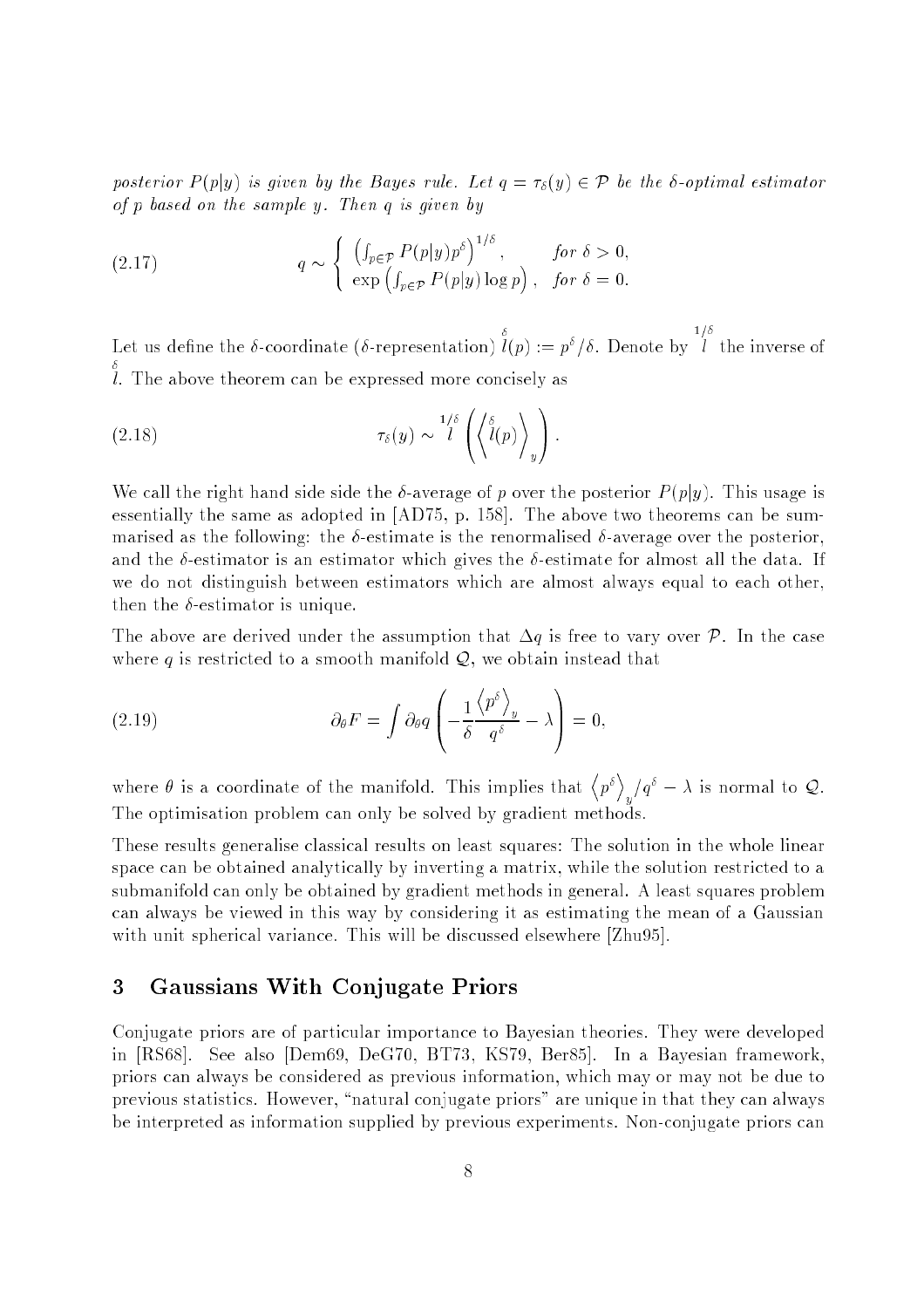always be approximated by mixture of conjugate priors and explained by hidden variables. For this reason here we shall only consider Gaussians with conjugate priors.

Many of the results collected in this subsection are standard [RS68, Dem69, DeG70]. However, we present them in a unied and concise notion which will be convenient for later development.

#### 3.1 Normal, Gamma  $t$  and  $F$  distributions

**Notation.** Denote by ? (a) and  $B(a, b)$  the Gamma and Beta functions. Denote  $(a)_b :=$  $? (a + b)/? (a).$ 

**Definition** 3.1 Fix the Lebesgue measure as the carrier measure. The normal distribution is represented by the pdf

(3.1) 
$$
N(x|b) := (2\pi)^{-\frac{1}{2}} b^{\frac{1}{2}} \exp\left(-\frac{b}{2}x^2\right), \qquad x \in \mathbb{R}.
$$

The Gamma distribution is represented by the pdf

(3.2) 
$$
G(x|m, b) := \frac{1}{? (m)x} (bx)^m \exp(-bx), \qquad x \in \mathbb{R}_+.
$$

The Student's <sup>t</sup> distribution is represented by the pdf

(3.3) 
$$
T(x|m, b) := \frac{1}{B(\frac{m}{2}, \frac{1}{2})} \left(\frac{b}{m}\right)^{\frac{1}{2}} \left(1 + \frac{b}{m}x^2\right)^{-\frac{m+1}{2}}, \quad x \in \mathbb{R}.
$$

The  $F$  distribution is represented by the pdf

(3.4) 
$$
F(x|m, n, b) = \frac{1}{B(\frac{m}{2}, \frac{n}{2})x} \left(\frac{mx}{nb}\right)^{\frac{m}{2}} \left(1 + \frac{mx}{nb}\right)^{-\frac{m+n}{2}}, \qquad x \in \mathbb{R}_{+}.
$$

Notation. Denote

(3.5) 
$$
G_2(x|m, b) := G\left(x\left|\frac{m}{2}, \frac{m}{2b}\right.\right) = \frac{1}{?(\frac{m}{2})x} \left(\frac{mx}{2b}\right)^{\frac{m}{2}} \exp\left(-\frac{mx}{2b}\right).
$$

The standard t distribution with m degrees of freedom is  $T(x|m, 1)$ . The Cauchy distribution is  $T(x|1,1)$ . The exponential distribution is  $G(x|1,\lambda)$ . The  $\chi_m^-$  distribution with m degrees of freedom is  $G_2(x|m,m)$ . The distribution  $\chi_m^m/m$  is  $G_2(x|m,1)$ . The following is also true

(3.6) 
$$
N(x|b) = \lim_{m \to \infty} T(x|m, b),
$$

$$
(3.7) \tG2(x|m, b) = \lim_{n \to \infty} F(x|m, n, b),
$$

(3.8) 
$$
N(x|b) = G_2(x^2|1, \frac{1}{b}),
$$

(3.9) 
$$
T(x|m, b) = F(x^2|1, m, \frac{1}{b}).
$$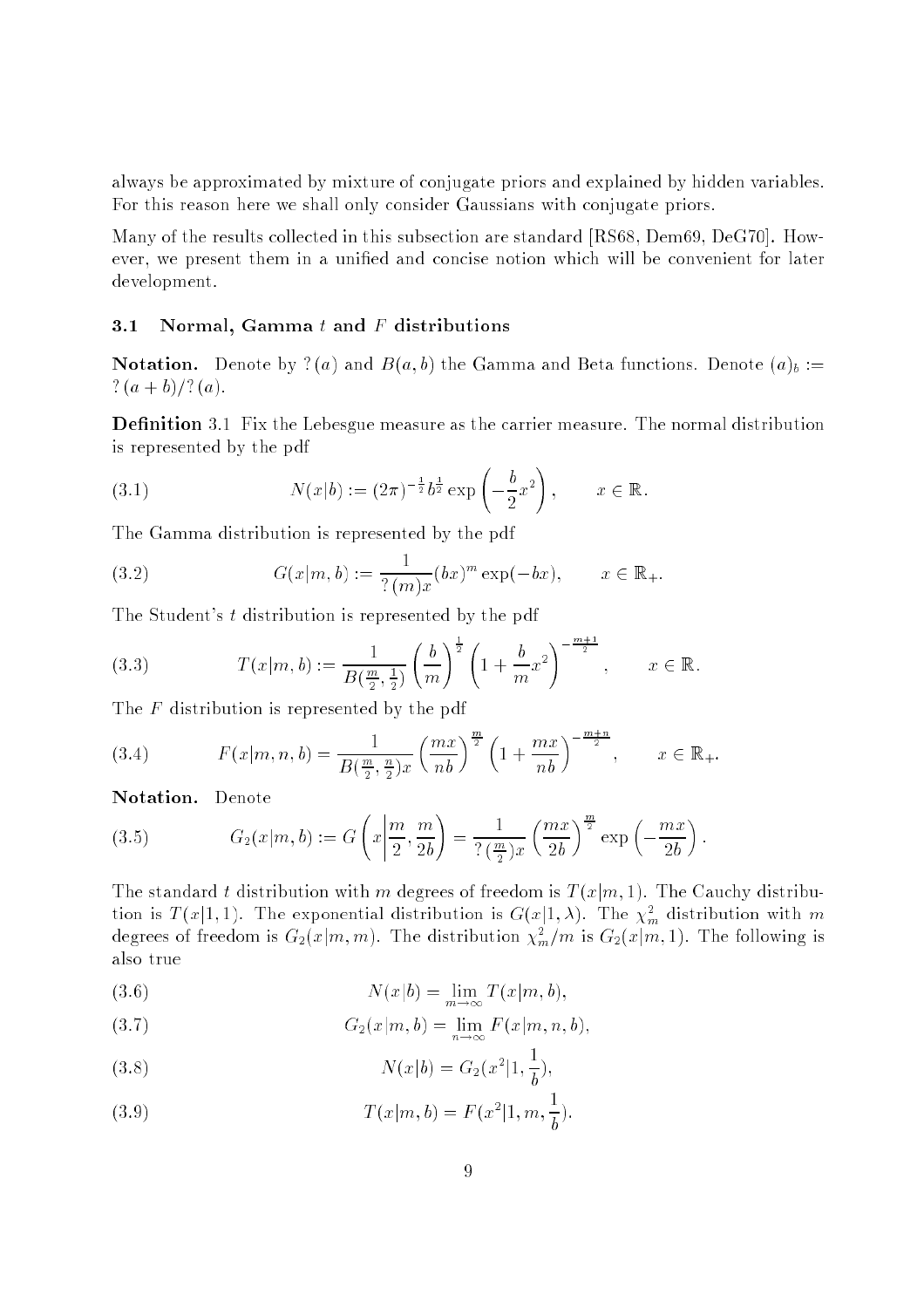Theorem 3.1 The kth moments of these distributions are given by

(3.10) 
$$
\int_{x} x^{k} G(x|m, b) = \frac{(m)_{k}}{b^{k}}, \qquad \int_{x} x^{k} G_{2}(x|m, b) = \left(\frac{m}{2}\right)_{k} \left(\frac{2b}{m}\right)^{k},
$$

(3.11) 
$$
\int_x x^{2k} T(x|m, b) = \left(\frac{m}{2}\right)_{-k} \left(\frac{1}{2}\right)_k \left(\frac{m}{b}\right)^k,
$$

(3.12) 
$$
\int_x x^{2k} N(x|b) = \left(\frac{1}{2}\right)_k \left(\frac{2}{b}\right)^k.
$$

The following two theorems are very useful when Bayes theorem is applied.

**Theorem 3.2** Let  $x, a_1, a_2 \in \mathbb{R}$ ,  $b_1, b_2 \in \mathbb{R}_+$ . Then

(3.13) 
$$
N(x-a_1|b_1)N(x-a_2|b_2) = N(x-a_3|b_3)N(a_1-a_2|b'),
$$

where

(3.14) 
$$
b_3 = b_1 + b_2, \qquad \frac{1}{b'} = \frac{1}{b_1} + \frac{1}{b_2}, \qquad a_3 = \frac{b_1 a_1 + b_2 a_2}{b_1 + b_2}.
$$

**Theorem 3.3** Let  $x \in \mathbb{R}$ ,  $h, b, m, n \in \mathbb{R}_+$ . Then

(3.15) 
$$
N(x|nh)G_2(h|m, b) = G_2(h|m_1, b_1)T(x|m, nb),
$$

$$
where
$$

(3.16) 
$$
m_1 = m + 1
$$
,  $\frac{m_1}{b_1} = \frac{m}{b} + nx^2$ .

The following results are useful for deriving  $\delta$ -optimal estimators.

**Theorem 3.4** Let  $x \in \mathbb{R}$ ,  $m, b \in \mathbb{R}_+$ ,  $\delta \in (0, 1)$ . Then

$$
(3.17) \t\t N(x|b)^\delta \sim b^{\frac{\delta-1}{2}} N(x|b\delta),
$$

(3.18) 
$$
G(x|m, b)^{\delta} \sim G(x|m, b\delta),
$$

(3.19) 
$$
x^{\delta}G(x|m, b) = (m)_{\delta}b^{-\delta}G(x|m + \delta, b),
$$

(3.20) 
$$
x^{\delta}G_2(x|m, b) = \left(\frac{m}{2}\right)_{\delta} \left(\frac{2b}{m}\right)^{\delta} G_2(x|m + 2\delta, (1 + 2\delta/m)b),
$$

(3.21) 
$$
T(x|m, b)^{\delta} \sim T(x|\delta_1 m, \delta_1 b),
$$

where  $\delta_1 := \delta + (\delta-1)/m$ ,

(3.22) 
$$
cT(cx|m, b) = T(x|m, bc^2), \qquad cN(cx|b) = N(x|bc^2).
$$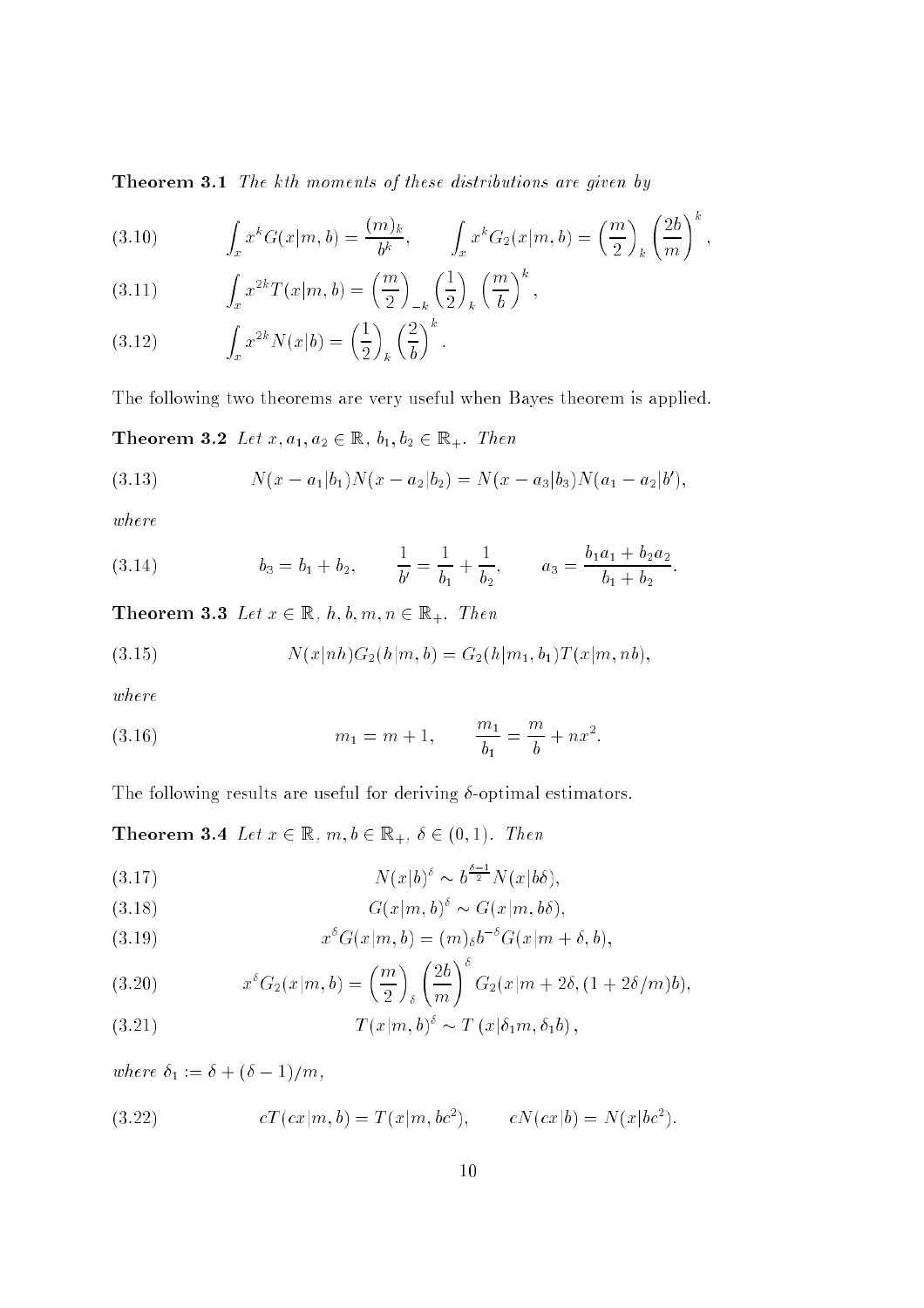#### 3.2 Natural conjugate prior of Gaussians

The following notation makes it easy to refer to joint, marginal, and conditional distributions at the same time.

**Notation.** Suppose  $a_1, \ldots, a_n$  are n easily distinguished factors. Suppose the same holds for  $b_1, \ldots, b_n$ . We use the notation  $a_1 \cdots a_n \doteq b_1 \cdots b_n$  to denote that  $a_i = b_i$  for all i, and the whole expression is also used to denote the product of these factors.

Let f denote probability density function of random variables  $x, y, z$ . Then,

(3.23) 
$$
f(x; y; z) := f(x|y, z)f(y|z)f(z).
$$

The notation  $f(x; y; z)$  simultaneously supplies expressions for  $f(x, y, z)$ ,  $f(x, y|z)$ ,  $f(x|y, z)$ ,  $f(y, z)$ ,  $f(y|z)$  and  $f(z)$ . Analogous notation can also defined for any number of variables.

**Theorem 3.5** If any one of the expressions  $(3.24-3.29)$  for joint distribution of x,  $\mu$ , h is true, then all the identities implied (total 30) in the whole formula are true.

(3.24) 
$$
f(x; \mu; h) \stackrel{3}{=} N(x - \mu | h) N(\mu - a | nh) G_2(h|m, b)
$$

(3.25) 
$$
= f(\mu; x; h) \stackrel{3}{=} N(\mu - a_1 | n_1 h) N(x - a | n'h) G_2(h | m, b)
$$

$$
(3.26) \t= f(\mu; h; x) \stackrel{3}{=} N(\mu - a_1 | n_1 h) G_2(h | m_1, b_1) T(x - a | m, n'b)
$$

$$
(3.27) \t= f(h; \mu; x) \stackrel{3}{=} G_2(h|m_2, b_2) T(\mu - a_1|m_1, n_1b_1) T(x - a|m, n'b)
$$

$$
(3.28) \t= f(h; x; \mu) \stackrel{3}{=} G_2(h|m_2, b_2) T(x - \mu|m_1, b'_1) T(\mu - a|m, nb)
$$

$$
(3.29) \t= f(x; h; \mu) \stackrel{3}{=} N(x - \mu | h) G_2(h | m_1, b'_1) T(\mu - a | m, nb),
$$

where

(3.30) 
$$
m_1 = m + 1, \qquad m_2 = m_1 + 1,
$$

(3.31) 
$$
n_1 = n + 1, \qquad n' = n/n_1,
$$

(3.32) 
$$
a_1 = \frac{na + x}{n + 1} = a + \frac{x - a}{n_1}.
$$

(3.33) 
$$
\frac{1}{b'_1} = \frac{1}{m_1} \left( \frac{m}{b} + n(\mu - a)^2 \right),
$$

(3.34) 
$$
\frac{1}{b_1} = \frac{1}{m_1} \left( \frac{m}{b} + n'(x - a)^2 \right),
$$

(3.35) 
$$
\frac{1}{b_2} = \frac{1}{m_2} \left( \frac{m_1}{b_1} + n_1(\mu - a_1)^2 \right) = \frac{1}{m_2} \left( \frac{m_1}{b'_1} + (x - \mu)^2 \right).
$$

**Proof:** The equivalence of every two consecutive lines can be proved by repeated application of Theorem 3.2 and Theorem 3.3. The identities implied are six of the form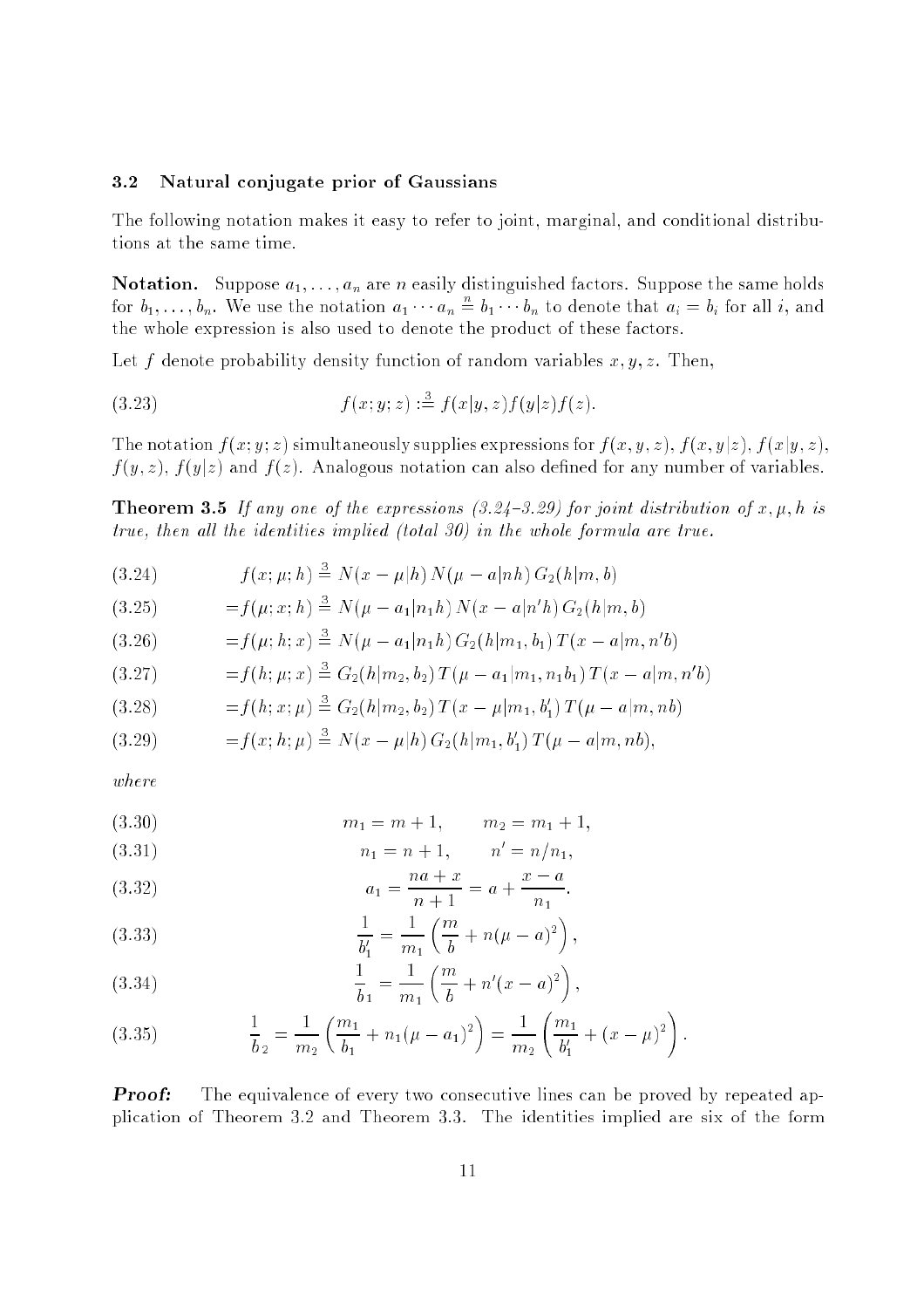$f(x, y, z)$ , six of the form  $f(x, y|z)$ , three of the form  $f(x|y, z)$ , six of the form  $f(y, z)$ , six of the form  $f(y|z)$ , and three of the form  $f(z)$ .  $\Box$ 

This theorem summarises all that is known about functional relationships between density functions for univariate Gaussians with natural conjugate priors, where the likelihood is

(3.36) 
$$
f(x|\mu, h) = N(x - \mu|h),
$$

and the prior is

(3.37) 
$$
f(\mu, h) = N(\mu - a|nh) G_2(h|m, b).
$$

All the prior, posterior, joint, conditional and marginal distributions can be directly read off these identities. Many of these identities appeared in the literature, but it appears that not all of them have previously been collected together.

The equations (3.34), (3.33) and (3.35) can be alternatively represented in the following useful form.

(3.38) 
$$
\frac{m_1}{b_1} = \frac{m}{b} + n'(x-a)^2,
$$

(3.39) 
$$
\frac{m_1}{b'_1} = \frac{m}{b} + n(\mu - a)^2,
$$

(3.40) 
$$
\frac{m_2}{b_2} = \frac{m_1}{b_1} + n_1(\mu - a_1)^2 = \frac{m_1}{b'_1} + (x - \mu)^2.
$$

b1 <sup>b</sup>

The case of Gaussians with fixed variance is of special interest since it is the basis of least mean square methods. This can be obtained by setting  $m = \infty$  in Theorem 3.5, which implies that

$$
(3.41) \t\t b_1, b_2, b'_1 \to b,
$$

$$
(3.42) \tG2(h|m, b) \to \delta(h - b),
$$

$$
(3.43) \t\t T(x|m, h) \to N(x|h),
$$

and Theorem 3.5 reduces a corresponding theorem for fixed  $h$ .

**Theorem 3.6** If either of the expressions  $(3.44-3.45)$  for joint distribution of x,  $\mu$  is true, then all the identities (total 6) implied in the whole formula is true.

(3.44) 
$$
f(x; \mu) = N(x - \mu|h) N(\mu - a|nh)
$$

(3.45) 
$$
f(\mu; x) = N(\mu - a_1 | n_1 h) N(x - a | n'h).
$$

#### **Sufficient statistics for Gaussians**  $3.3$

The family of Gaussian distributions with unknown mean  $\mu$  and precision h has a two dimensional sufficient statistic [a, b], with corresponding ancillary statistic [n, m].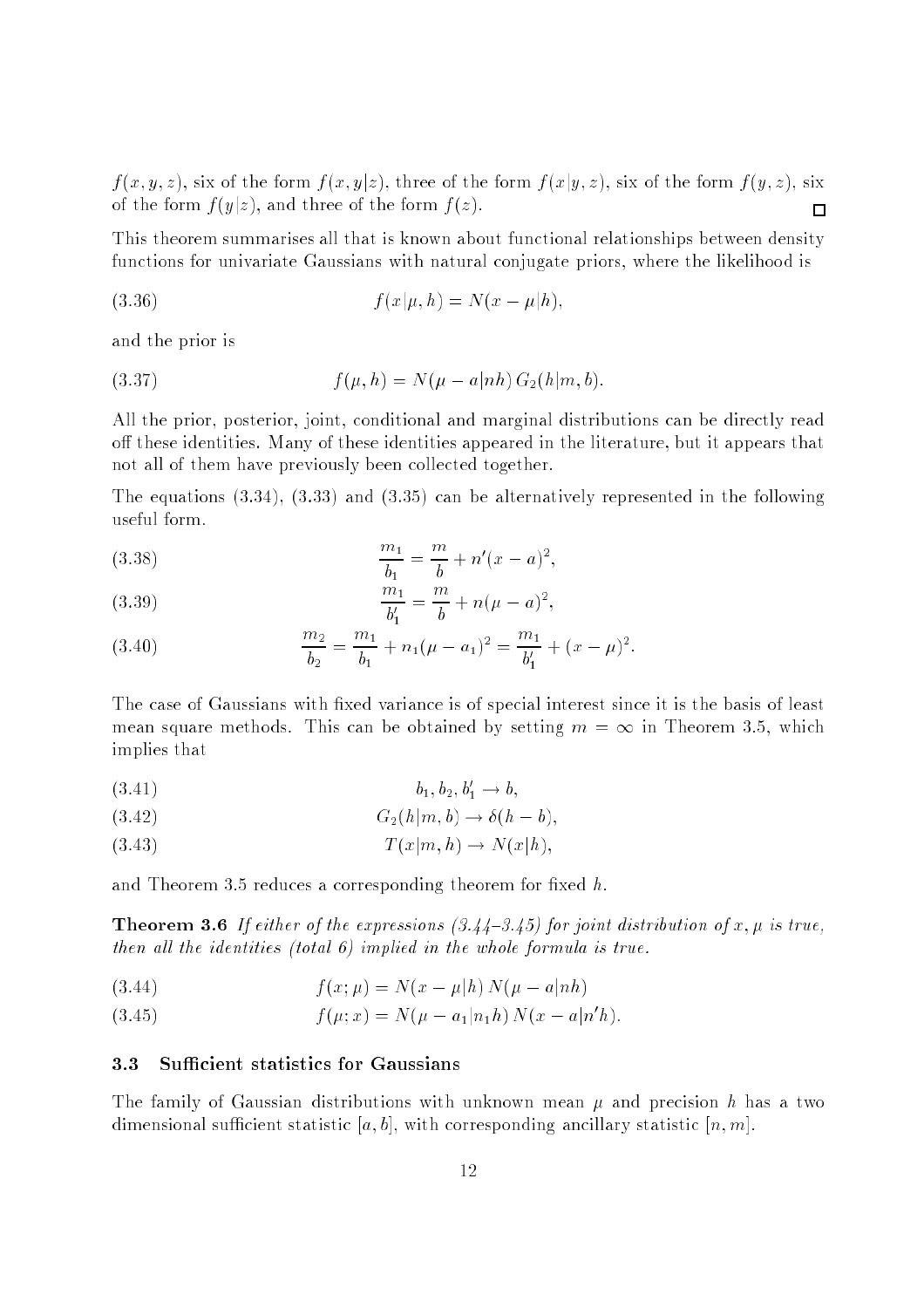A sufficient statistic summarises all the information in the sample. The remaining variations within a sample can be considered as pure noise. An ancillary statistic does not contain any information about the sample. It instead contains information about the experimental settings. In this context, the ancillary statistic describes the sample size.

The concept of sufficient statistics was proposed and studied by Fisher [Fis22, Fis25, Fis34]. It was shown that under suitable regularity conditions the existence of sufficient statistics of fixed dimension is the defining property of exponential family [Dar35, Koo36, Pit36]. Rigorous measure theoretical definition of sufficient statistics was given by [HS49]. A whole chapter of  $[Zac71]$  is devoted to sufficient statistics. Ancillary statistics was first studied by [Fis34] and claried in [Ama85, Ama87]. See also [KL51, Fra56, Fra63, CH74, KS79, Kas89].

In the case of Gaussians, there are many different formulas to update the statistics. They have been comprehensively documented since [RS68, Dem69, DeG70]. Here we shall adopt a particular set of notations which is capable to summarise these results in a more systematic way, which is also useful for our later developments. Note that for conjugate priors it is also meaningful to talk about the sufficient statistics for the prior, the likeliwhichhood, and the posterior. The classical meaning of sufficient statistics is that of likelihood, whs meaningful for both Bayesian and non-Bayesian theories. Our usage of the term will always be clear from the context.

Notation. With reference to Theorem 3.5. Denote

(3.46) 
$$
f(\mu; h|n, m, a, b) := N(\mu - a|nh) G_2(h|m, b),
$$

interpreted as specifying the prior. Let  $x^* := [x_1, \ldots, x_k]$  be a sample of size k. The posterior is denoted as

(3.47) 
$$
f(\mu; h|n, m, a, b, x^k).
$$

**Theorem 3.7** Consider the likelihood  $f(x|\mu, h)$  with prior  $f(\mu; h|n, m, a, b)$ . Then for a sample x , the posterior is given by

(3.48) 
$$
f(\mu; h|n, m, a, b, x^k) = f(\mu; h|n_k, m_k, a_k, b_k).
$$

 $where$ 

$$
(3.49) \t\t n_k = n + k,
$$

$$
(3.50) \t\t m_k = m + k,
$$

$$
(3.51) \t\t n_k a_k = na + \sum x,
$$

(3.52) 
$$
n_k a_k^2 + m_k/b_k = na^2 + m/b + \sum x^2.
$$

**Proof:** It is easy to see from the expressions for  $f(\mu; h)$  and  $f(\mu; h|x)$  in Theorem 3.5. that after sampling one point, the posterior is expressed in exactly the same form as the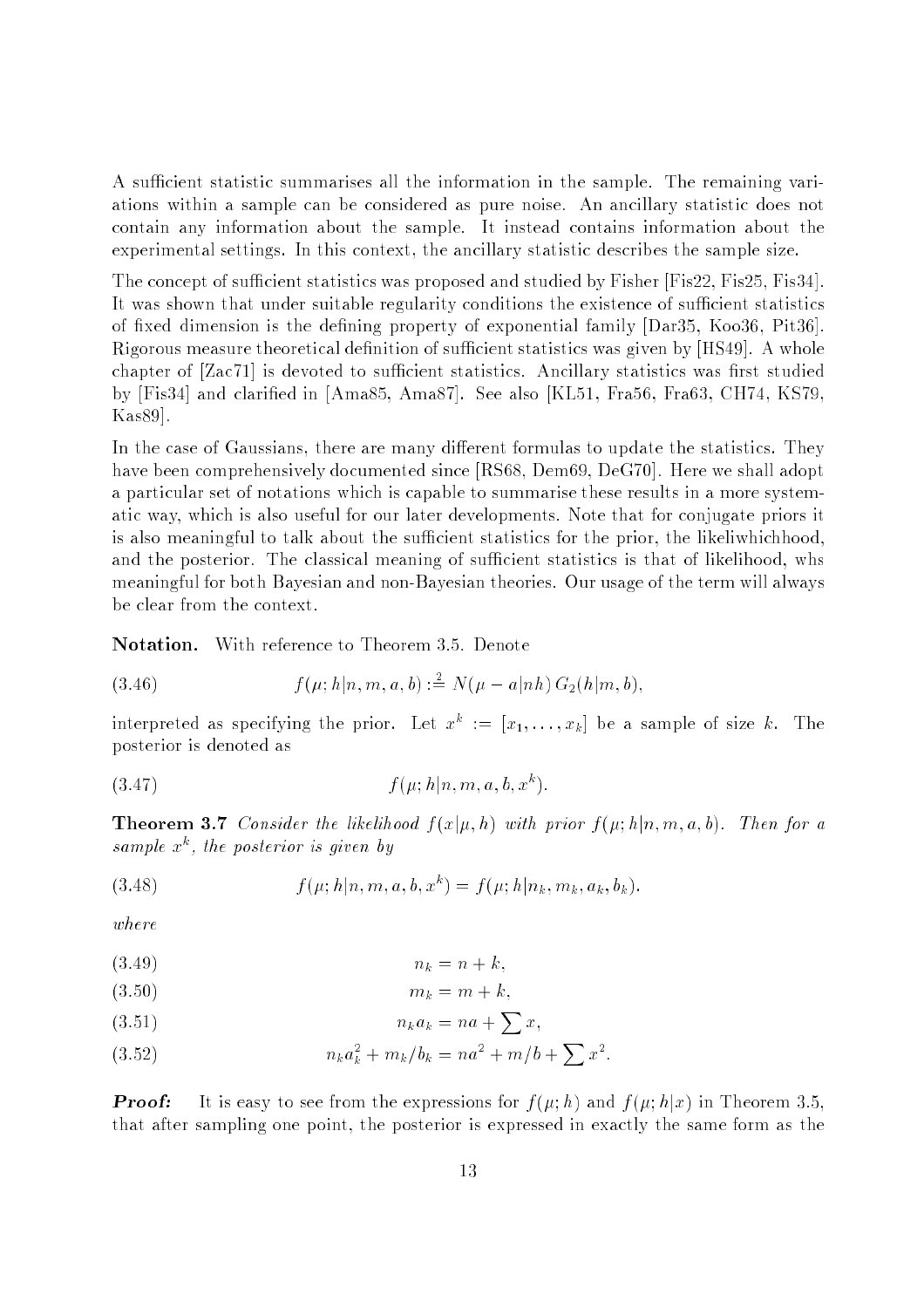prior, with the parameters updated as follows

$$
(3.53) \t\t n_1 = n + 1,
$$

$$
(3.54) \t m_1 = m + 1,
$$

$$
(3.55) \t\t n_1 a_1 = na + x,
$$

$$
(3.56) \t\t n1a12 + m1/b1 = na2 + m/b + x2.
$$

This can obviously be generalised to a sample of size <sup>k</sup> by applying mathematical induction on  $k$ .  $\Box$ 

**Lemma 3.8** With the notations defined as in Theorem 3.5, the following holds,

$$
\frac{x - a_1}{1} = \frac{a_1 - a}{n} = \frac{x - a}{n + 1}.
$$

**Lemma 3.9** With the notations defined as in Theorem 3.5, the following holds,

$$
na^{2} + x^{2} - n_{1}a_{1}^{2} = \frac{n}{n_{1}}(x - a)^{2} = (x - a)(a_{1} - a)
$$
  
=  $n(x - a_{1})(x - a) = n_{1}(x - a_{1})(a_{1} - a)$   
=  $\frac{n_{1}}{n}(a_{1} - a)^{2} = nn_{1}(x - a_{1})^{2}$ .

**Corollary 3.10** The updating rule for  $b_k$  can also be written in the following forms,

$$
m_k/b_k - m/b = na^2 + \sum x^2 - n_k a_k^2
$$
  
=  $\frac{n}{n+k} \sum (x - a)^2 + \frac{k}{n+k} \sum (x - \overline{x})^2$   
=  $\frac{n}{n+k} (a^2 - a_k^2) + \frac{k}{n+k} (\overline{x^2} - a_k^2)$   
=  $\frac{n}{n+k} (a - a_k)^2 + \sum (x - a_k)^2$   
=  $\frac{nk}{n+k} (\overline{x} - a)^2 + k (\overline{x^2} - \overline{x}^2)$ .

Many of these updating rules are used in different text books, but they do not appear to have previously been collected in a single formula.

The updating rule clearly shows that given  $n_k$  and  $m_k$ , the statistics  $a_k$  and  $b_k$  are sufficient, with the following intuitive interpretation. The ancillary statistics  $n_k$  and  $m_k$  are the amount of information with regard to  $\mu$  and  $h$ , respectively, measured in the unit of sample size. The sufficient statistics  $a_k$  and  $b_k$  are the contents of the information. The posterior information about  $\mu$  is the algebraic sum of the prior and sample information, weighted by the ancillary. The posterior information about  $h$  is not expressible as a simple sum of the prior and sample information, since the information about  $\mu$  is also involved. It is easy to see that the posterior information about  $\langle x^2 \rangle = \mu^2 + 1/n$  is an algebraic sum of prior and sample information.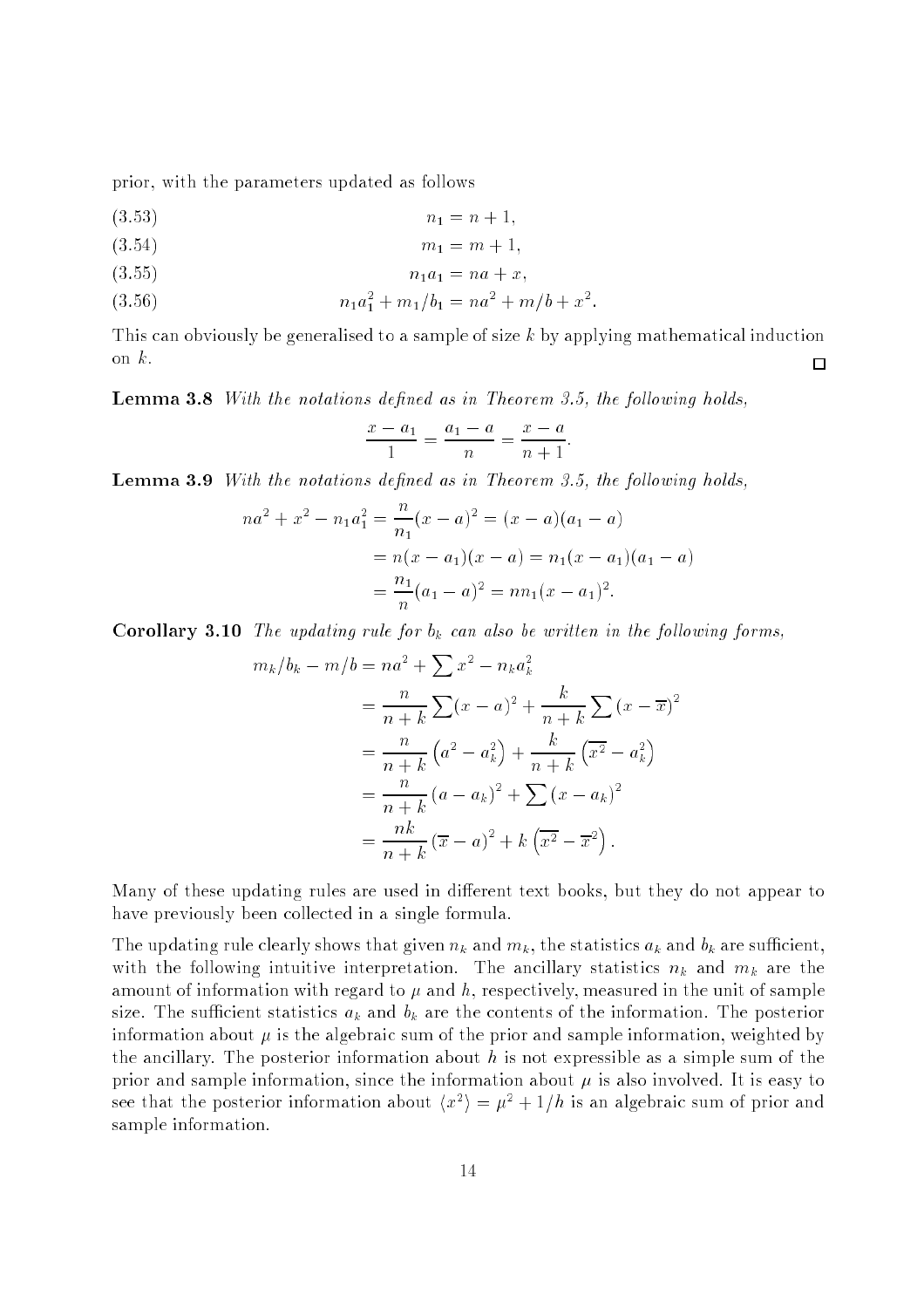**Theorem 3.11** For any given parameter  $\mu$  and  $h$ , the statistics  $a_k$  and  $b_k$  are consistent estimators of  $\mu$  and  $h$ . That is,  $a_k \to \mu$  and  $b_k \to h$ , as  $k \to \infty$ .

**Theorem 3.12** For any given sample  $x^2$ ,

(3.57) 
$$
\langle \mu \rangle_k = a_k, \qquad \langle \mu^2 \rangle_k = \frac{1}{1 - \frac{2}{m_k}} \frac{1}{n_k b_k} = \frac{\langle \sigma^2 \rangle}{n_k}.
$$

(3.58) 
$$
\langle h \rangle_k = b_k, \qquad \langle h^2 \rangle_k = \left(1 + \frac{2}{m_k}\right) b_k^2,
$$

(3.59) 
$$
\langle h, h \rangle_k = \frac{2b_k^2}{m_k}, \qquad \langle \sigma^2 \rangle_k = \langle 1/h \rangle_k = \frac{1}{b_k} \frac{1}{1 - \frac{2}{m_k}}.
$$

The posterior variances of  $\mu$  and h are of orders  $1/n_k$  and  $1/m_k$ , respectively.

The non-informative prior [Jef61, BT73, DeG70] is given by  $m = 0$ ,  $n = 0$ . Correspondingly, the ancillary and sufficient statistics are

(3.60)  $n_k = k$ ;

$$
(3.61) \t\t m_k = k,
$$

 $(a_k = \overline{x})$ 

(3.63) 
$$
1/b_k = \overline{x^2} - \overline{x}^2 = \overline{(x - \overline{x})^2}.
$$

The statistics  $a_k$  and  $b_k$  are exactly the maximum likelihood estimates of  $\mu$  and  $h$ .

#### 3.4 Information Divergence between Two Gaussians

This subsection is intended to provide some concrete examples illustrating the meaning of information divergence. Let  $p_i \sim N(\mu_i | h_i)$ ,  $i \in \{1, 2\}$  be two Gaussian distributions. Denote

(3.64) 
$$
d_0(h_1, h_2) := \left(\frac{h_1^{\delta} h_2^{1-\delta}}{\delta h_1 + (1-\delta)h_2}\right)^{1/2},
$$

(3.65) 
$$
d_1(\mu|h) := \exp\left(-\frac{h}{2}\mu^2\right).
$$

It follows that

$$
(3.66) \t\t 0 \le d_0 \le 1, \t 0 \le d_1 \le 1,
$$

and

$$
(3.67) \t\t d_0(h_1, h_2) = 1 \iff h_1 = h_2.
$$

- (3.68)  $d_1(\mu|h) = 1 \iff \mu = 0.$
- (3.69)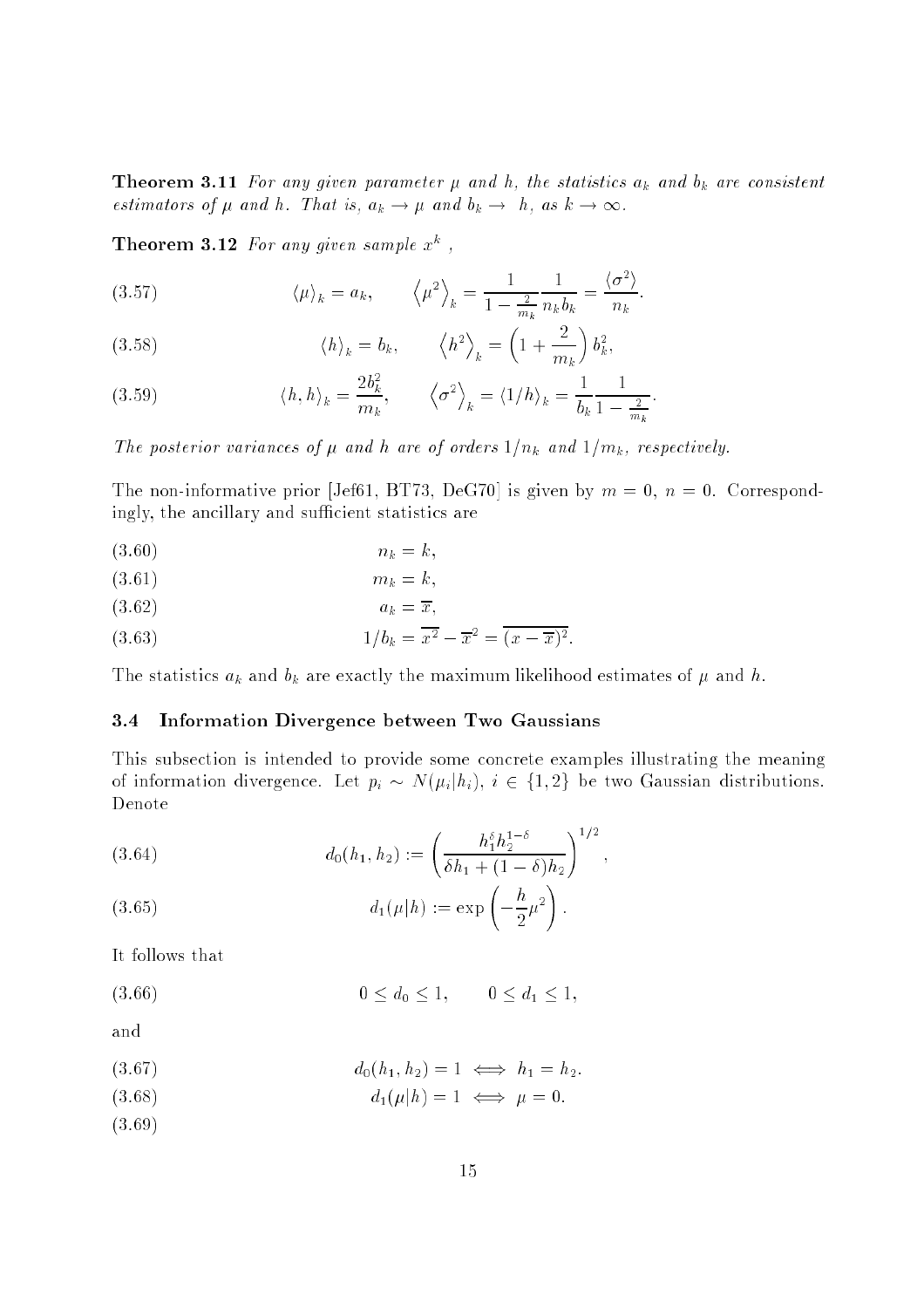It is also easy to verify that

(3.70) 
$$
\int p_1^{\delta} p_2^{1-\delta} = d_0(h_1, h_2) d_1(\mu_1 - \mu_2|H),
$$

where

(3.71) 
$$
\frac{1}{H} = \frac{1}{\delta h_1} + \frac{1}{(1 - \delta)h_2}.
$$

Therefore the  $\delta$ -divergence is given by

(3.72) 
$$
D_{\delta}(p_1, p_2) = \frac{1}{\delta(1-\delta)} \Big(1 - d_0(h_1, h_2) d_1(\mu_1 - \mu_2|H)\Big).
$$

It vanishes if and only if  $h_1 = h_2$ ,  $\mu_1 = \mu_2$ . The special forms of  $d_0$  and  $d_1$  have intimate connections with the tests of similarity between two Gaussian samples.

When  $\mu_1 = \mu_2 = \mu$ ,

(3.73) 
$$
D_{\delta}(p_1, p_2) = \frac{1}{\delta(1-\delta)} (1 - d_0(h_1, h_2)),
$$

independent of  $\mu$ . When  $h_1 = h_2 = h$ ,

(3.74) 
$$
D_{\delta}(p_1, p_2) = \frac{1}{\delta(1-\delta)} (1 - d_1(\mu_1 - \mu_2|H)),
$$

where  $H = \delta(1 - \delta)h$ . This is a monotonic function of the squared difference between  $\mu_1$ and  $\mu_2$ , and was considered in [LS72]. This is also true in general multidimensional case. Therefore mean square theory of approximation is a special case of the present theory by identifying the inner product with the information matrix. The details are omitted.

The two extreme cases,  $\delta = 0$  and  $\delta = 1$ , correspond to the cross entropy (KL distance) and the reversed cross entropy, which play important roles in information theory. Let  $\delta \to 0$ . Then

$$
(3.75) \t d_0(h_1, h_2) = \left(\frac{\left(\frac{h_1}{h_2}\right)^{\delta}}{1 + \delta\left(\frac{h_1}{h_2} - 1\right)}\right) \to \left(\frac{h_1}{h_2}\right)^{\delta/2} \exp\left(\frac{\delta}{2}\left(\frac{h_1}{h_2} - 1\right)\right).
$$

Therefore, as  $\delta \to 0$ ,

(3.76) 
$$
-\frac{1}{\delta}\log d_0(h_1, h_2) \to \frac{1}{2}\left(-\log\frac{h_1}{h_2} + \frac{h_1}{h_2} - 1\right),
$$

$$
(3.77) \qquad -\frac{1}{\delta}\log d_1(\mu_1-\mu_2|H)\to \frac{h_1}{2}(\mu_1-\mu_2)^2,
$$

$$
(3.78) \tD_0(p_1, p_2) \to -\frac{1}{\delta} \left( \log d_0(h_1, h_2) + \log d_1(\mu_1 - \mu_2 | H) \right)
$$

$$
\to \frac{1}{2} \left( \log \frac{h_2}{h_1} + \frac{h_1}{h_2} - 1 + h_1(\mu_1 - \mu_2)^2 \right),
$$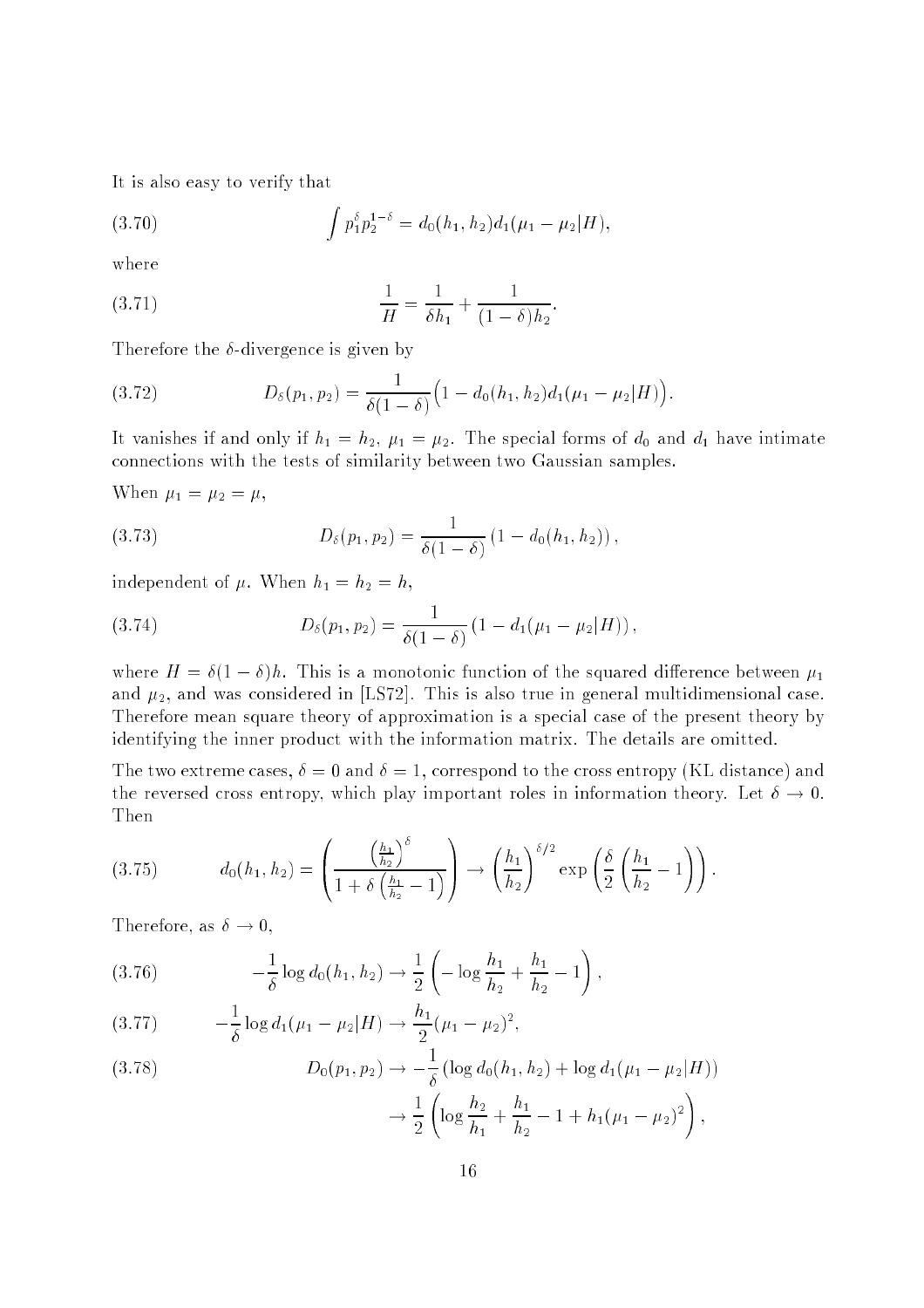This is of course the reverse cross entropy  $K(p_2, p_1)$  between  $p_1$  and  $p_2$ . Similarly,  $D_1(p_1, p_2)$ is the cross entropy  $K(p_1, p_2)$  between  $p_1$  and  $p_2$ .

When  $p_1$  and  $p_2$  are close to each other

(3.79) 
$$
\mu_1, \mu_2 \approx \mu, \qquad h_1, h_2 \approx h,
$$

all the  $\delta$ -divergences approach the quadratic form defined by Fisher information matrix.

(3.80) 
$$
D_{\delta}(p_1, p_2) \approx \frac{1}{4} \left( \frac{\Delta h}{h} \right)^2 + \frac{h}{2} (\Delta \mu)^2.
$$

This formula can be given directly by simple differential geometry calculations (See [Ama85, Ex.2.3]).

#### 4 Optimal Estimators for Gaussians

We derive the  $\delta$ -optimal estimators for the families of Gaussian distributions, by applying the general theory of  $\delta$ -optimal estimators to the explicit formulas for sufficient statistics for Gaussians. We consider separately the cases of fixed or variable variances, although the former is a limiting case of the latter.

#### $4.1$ When both the mean and the variance are unknown

The  $\delta$ -optimal estimates of Gaussian distributions with natural conjugate priors are summarised in the following theorem. It connects the concepts of maximum likelihood estimator, the  $t$  test and  $\chi^+$  tests, the sumclent statistics, and the conjugate priors in a straight-forward manner.

**Theorem 4.1** Consider the class of Gaussians with conjugate priors  $f(\mu; h|n, m, a, b)$ . Let  $x^{\mu\nu} = |x_1,\ldots,x_k|$  be a sample of size k. Then the o-optimal estimate  $q = \tau_\delta(n,m,a,o,x^{\mu})$ is given by the pdf

(4.1) 
$$
f(y|q) = f_{\delta}(y|x^k) = T\left(y - a_k \left|\frac{m_k}{\delta}, \frac{b_k}{1 + \delta/n_k}\right.\right).
$$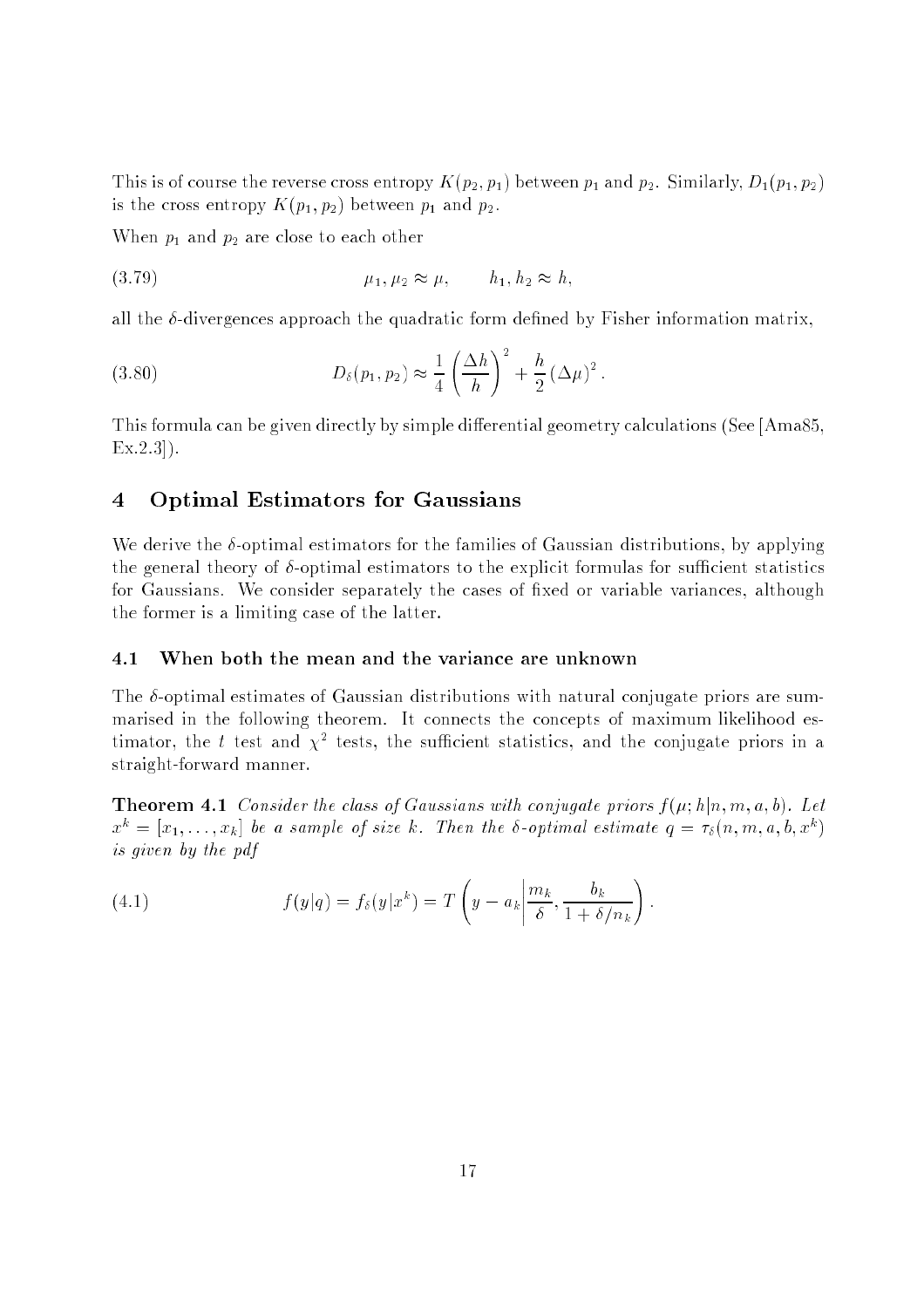**Proof:** It follows from Theorem 2.3, Theorem 3.5 and Theorem 3.4 that

$$
f_{\delta}(y|x^{k})^{\delta} \sim \int_{\mu,h} f(y|\mu,h)^{\delta} f(\mu;h|x^{k})
$$
  
= 
$$
\int_{\mu,h} N(y-\mu|h)^{\delta} N(\mu-a_{k}|n_{k}h) G_{2}(h|m_{k},b_{k})
$$
  

$$
\sim \int_{\mu,h} N(y-\mu|h\delta)h^{(\delta-1)/2} N(\mu-a_{k}|n_{k}h) G_{2}(h|m_{k},b_{k})
$$
  

$$
\sim \int_{\mu,h} N(\mu-\ast|\ast) N(y-a_{k}|n_{k\delta}h) G_{2} (h|m_{k\delta},\frac{m_{k\delta}}{m_{k}}b_{k})
$$
  
= 
$$
\int_{h} N(y-a_{k}|n_{k\delta}h) G_{2} (h|m_{k\delta},\frac{m_{k\delta}}{m_{k}}b_{k})
$$
  
= 
$$
\int_{h} G_{2}(h|\ast,\ast) T(y-a_{k}|m_{k\delta},\frac{m_{k\delta}n_{k\delta}}{m_{k}}b_{k})
$$
  
= 
$$
T(y-a_{k}|m_{k\delta},\frac{m_{k\delta}n_{k\delta}}{m_{k}}b_{k})
$$
  

$$
\sim T(y-a_{k}|\frac{m_{k}}{\delta},\frac{b_{k}}{1+\delta/n_{k}})^{\delta},
$$

where

$$
\frac{1}{n_{k\delta}}:=\frac{1}{n_k}+\frac{1}{\delta},\qquad m_{k\delta}:=m_k+\delta-1.
$$

 $\Box$ 

This completes the proof, by noting that the t distribution is normalised.

Corollary 4.2 The following limits hold for the  $\delta$ -optimal estimates

(4.2) 
$$
\lim_{\delta \to 0} f_{\delta}(y|x^k) = N(y - a_k|b_k).
$$

(4.3) 
$$
\lim_{\delta \to 1} f_{\delta}(y|x^k) = T\left(y - a_k \middle| m_k, \frac{b_k}{1 + 1/n_k}\right).
$$

(4.4) 
$$
\lim_{n \to \infty} f_{\delta}(y|x^k) = T\left(y - a_0 \middle| \frac{m_k}{\delta}, b_k\right). \qquad \lim_{n \to \infty} a_k = a_0.
$$

(4.5) 
$$
\lim_{m \to \infty} f_{\delta}(y|x^k) = N\left(y - a_k \middle| \frac{b_0}{1 + \delta/n_k}\right). \qquad \lim_{m \to \infty} b_k = b_0.
$$

Several observations can be made from these results:

 The -optimal estimate incorporates all the sucient statistics ak and bk, given the ancillary statistics  $n_k$  and  $m_k$ . They are "minimum sufficient", or "necessary and sufficient".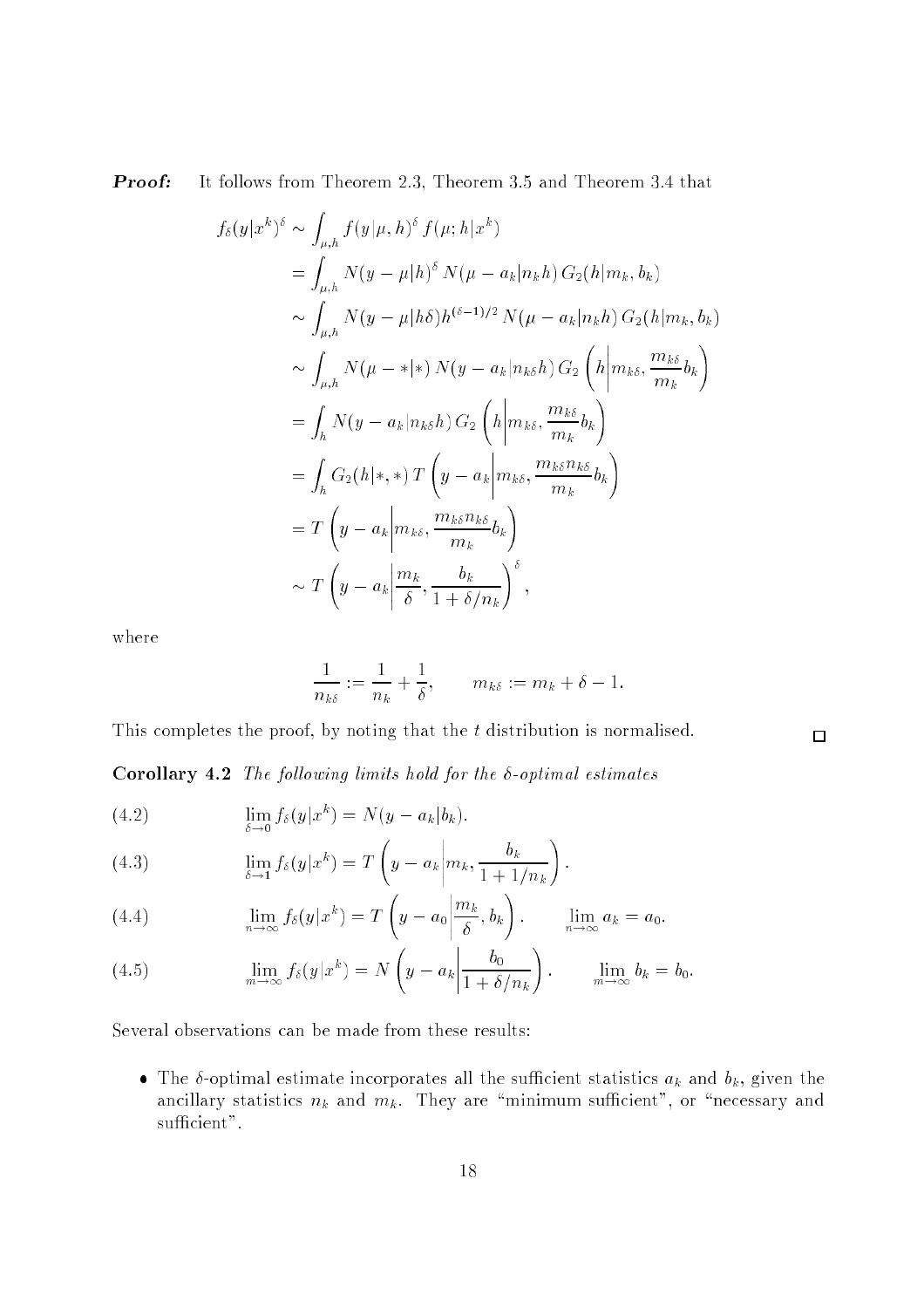- For a construction of  $\{y \in \mathbb{R}^n : y \in \mathbb{R}^n\}$  is the positive interesting in the positive interesting  $\{y \in \mathbb{R}^n\}$ the sense of classical statistics. The  $\delta$ -estimators for  $\delta > 0$  do not map to the original manifold (the support of the prior).
- Assuming the non-informative prior n0 <sup>=</sup> 0, m0 <sup>=</sup> 0, the 0-optimal estimator is exactly the maximum incennood estimator,  $a_k = x, \; 1/b_k = x^2 - (x)^2.$
- For <sup>&</sup>gt; 0, the ancillary statistic mk is also given by the estimator. However, the sufficient statistic  $b_k$  is merged with  $n_k$ . Therefore, the estimator is a sufficient statistic only when  $n_k$  is known. This is a simple example showing the necessity of ancillary statistics for certain kinds of estimators.
- All the -optimal estimators are obtained by averaging the -coordinates and renormalisation. For  $\delta = 1$  the renormalisation is redundant since the 1-optimal estimator is simply the posterior marginal distribution. <sup>7</sup>

The limit  $m_k \to \infty$  directly gives results for Gaussians with known variance. Since this is a very common special case, we shall give explicit formulas in the next subsection.

#### 4.2 Optimal estimator when the variance is known

As a special case, which is intimately related to the practice of least mean squares, let us consider estimating Gaussians with fixed variance. This situation is equivalent to setting  $m = \infty$  in Theorem 3.5. We shall give direct proofs since this case is of particular interest, and the proof is much simpler than that of the case with unknown variance.

**Theorem 4.3** Consider the class of Gaussian distributions of fixed variance, with natural conjugate priors as specified by Incorem 3.0. Let  $x^+ := [x_1, \ldots, x_k]$  be a sample of size  $\kappa$ . Then the  $\delta$ -optimal estimate is given by the density

(4.6) 
$$
f_{\delta}(y|x^k) = N\left(y - a_k \left|\frac{h}{1 + \delta/n_k}\right.\right).
$$

<sup>6</sup> It is an interesting conjecture that most of the nice properties attributed to ML estimators, most of them discovered by Fisher in the early half of this century, are also present for any  $\delta$ -optimal estimators with  $\epsilon$ -uniform priors.

<sup>7</sup> It is eectively the distribution used by the Monte Carlo methods proposed by [Nea95].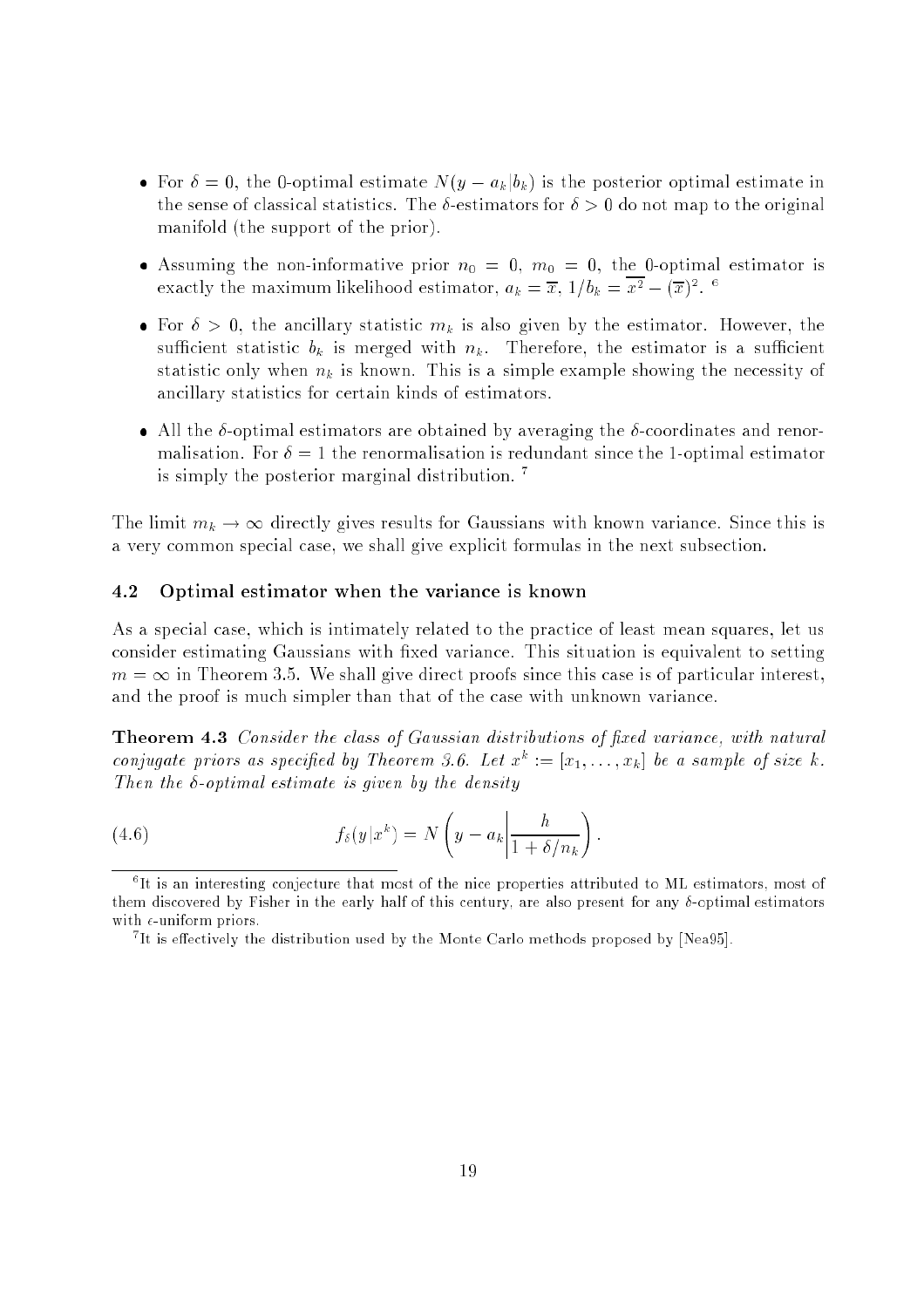**Proof:** Use Theorem 2.3, Theorem 3.6 and Theorem 3.4,

$$
f_{\delta}(y|x^{k})^{\delta} \sim \int_{\mu} f(y|\mu)^{\delta} f(\mu|x^{k})
$$
  
= 
$$
\int_{\mu} N(y - \mu|h)^{\delta} N(\mu - a_{k}|n_{k}h)
$$
  

$$
\sim \int_{\mu} N(y - \mu|\delta h) N(\mu - a_{k}|n_{k}h)
$$
  
= 
$$
N(y - a_{k}|n_{k\delta}h),
$$
  

$$
\sim N(y - a_{k}|\frac{h}{1 + \delta/n_{k}})^{\delta},
$$

where  $n_{k\delta}$  is given by

$$
\frac{1}{n_{k\delta}}:=\frac{1}{n_k}+\frac{1}{\delta}.
$$

This completes the proof.

**Corollary 4.4** Assuming the non-informative prior  $m = 0$ ,  $n = 0$ , the  $\delta$ -optimal estimate is

(4.7) 
$$
f_{\delta}(y|x^{k}) = N\left(y - \overline{x}\middle|h\middle| (1 + \delta/k)\right).
$$

Two special cases are of particular interest.

- when is a distribution optimal estimates is  $\{y\}$  is the conditional distribution with  $\alpha$ maximum likelihood estimate.
- When is the optimal estimate  $\mathcal{L}(\mathcal{Y})$  is the posterior matrix  $\mathcal{A}$  and  $\mathcal{A}$ distribution.

Therefore, the  $\delta$ -optimal estimators provide a smooth interpolation between "optimising" and "integrating" over the posterior. All the  $\delta$ -optimal estimates are internally coherent, and invariant with respect to parameter and sample space transforms.

It is interesting to note that the  $\delta$ -optimal estimates are not members of the model described by the prior unless  $\delta = 0$ . The situation for  $\delta = 0$  is different since the th Gaussian family, being an exponential family, is 0-flat.

On the other hand, the projection of these optimal estimates onto the allowed family coincide with the 0-optimal estimate. This means that the  $\delta$ -optimal estimates restricted to the allowed manifold are identical to each other for any  $\delta$ , and are identical to the maximum likelihood estimator. This provides a justication for using least mean squares to estimate Gaussian means. This also suggests that least mean square estimates for other

 $\Box$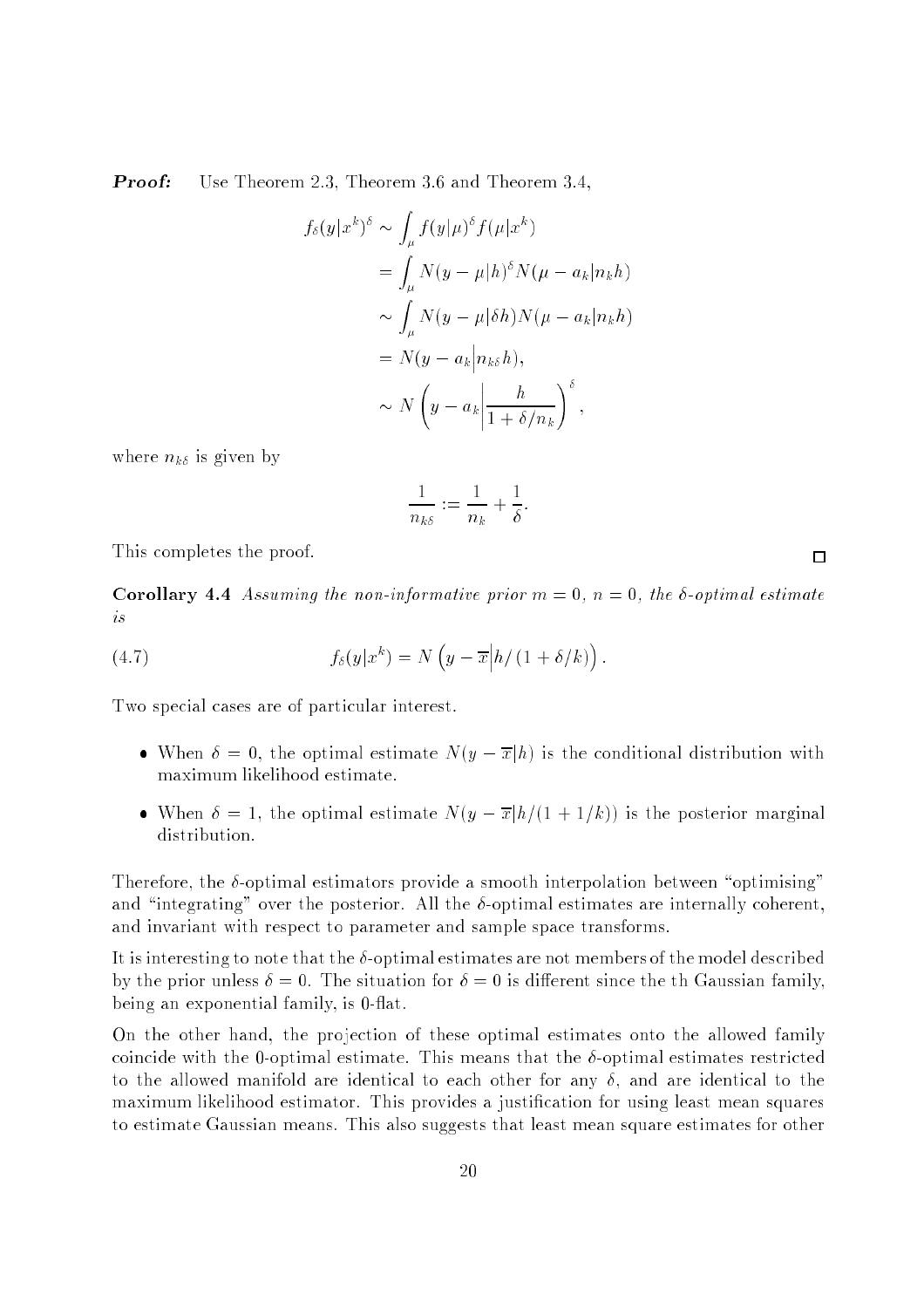distributions, for which squared distances between the parameters are not equivalent to the divergences between distributions, are not expected to have the similarly nice properties.

It can be shown, using the formulas derived so far, that asymptotically, ie. as  $k \to \infty$ ,

(4.8) 
$$
E_{\delta}(\tau_{\delta}) = \left\langle D_{\delta}(p, \tau_{\delta}(x^{k})) \right\rangle_{k} \approx \frac{1}{k}.
$$

We conjecture that a similar result also holds for the  $\delta$ -estimate of a Gaussian with both unknown mean and variance. We have not veried this conjecture since it appears to require an explicit formula for the  $\delta$ -divergence between the normal and t distributions. the derivation of which is likely to be quite tedious.

We have shown that it is possible to define a generalisation measure which enables selection from the Bayes posterior a unique representative which is optimal in the sense of information geometry. It is shown that the  $\delta$ -optimal estimates are characterised by the fact that their  $\delta$ -coordinates are proportional to the posterior expectation of the  $\delta$ -coordinates of the true distributions. This is shown to be true for an arbitrary dominated family of distributions, either continuous or discrete, or mixed.

The explicit formulas for  $\delta$ -optimal estimators are given for normal distributions as examples. The  $\delta$ -optimal estimators are sufficient statistics. The 0-optimal estimate coincides with the optimal Bayesian estimate. With a non-informative prior, this reduces to the distribution with the maximum likelihood estimate of its parameters. The 1-optimal estimate is the posterior marginal distribution.

The maximum likelihood estimators in general are invariant with respect to the parameterisation. This is quite clear in this special case, since the  $\delta$ -optimal estimates are invariant. The least mean square estimates, or the unbiasedness of an estimator, are not invariant. In this special case, it can be seen that the least mean square estimate is equivalent to the  $\delta$ -optimal estimate only for the mean of a Gaussian.

These results show that it is possible to use invariant information theoretic criteria in conjunction with a Bayesian theory. Learning rules can therefore be viewed as approximation to the  $\delta$ -optimal estimators. This unifies classical results based on various different points of view, showing their intrinsic relations.

It would be of particular interest to continue this research into the optimal estimation of multivariate Gaussians, the Bayesian updating formulas are readily available [Dem69, DeG70]. This will be important in its own right, since it will provide a basis for least mean squares and the regressions. It will also be of theoretical importance since it will provide a means of unication with the theory of function approximation in Hilbert spaces. Finally, it will offer some insight to theoretical statistics in general in light of the asymptotic normality of most estimators.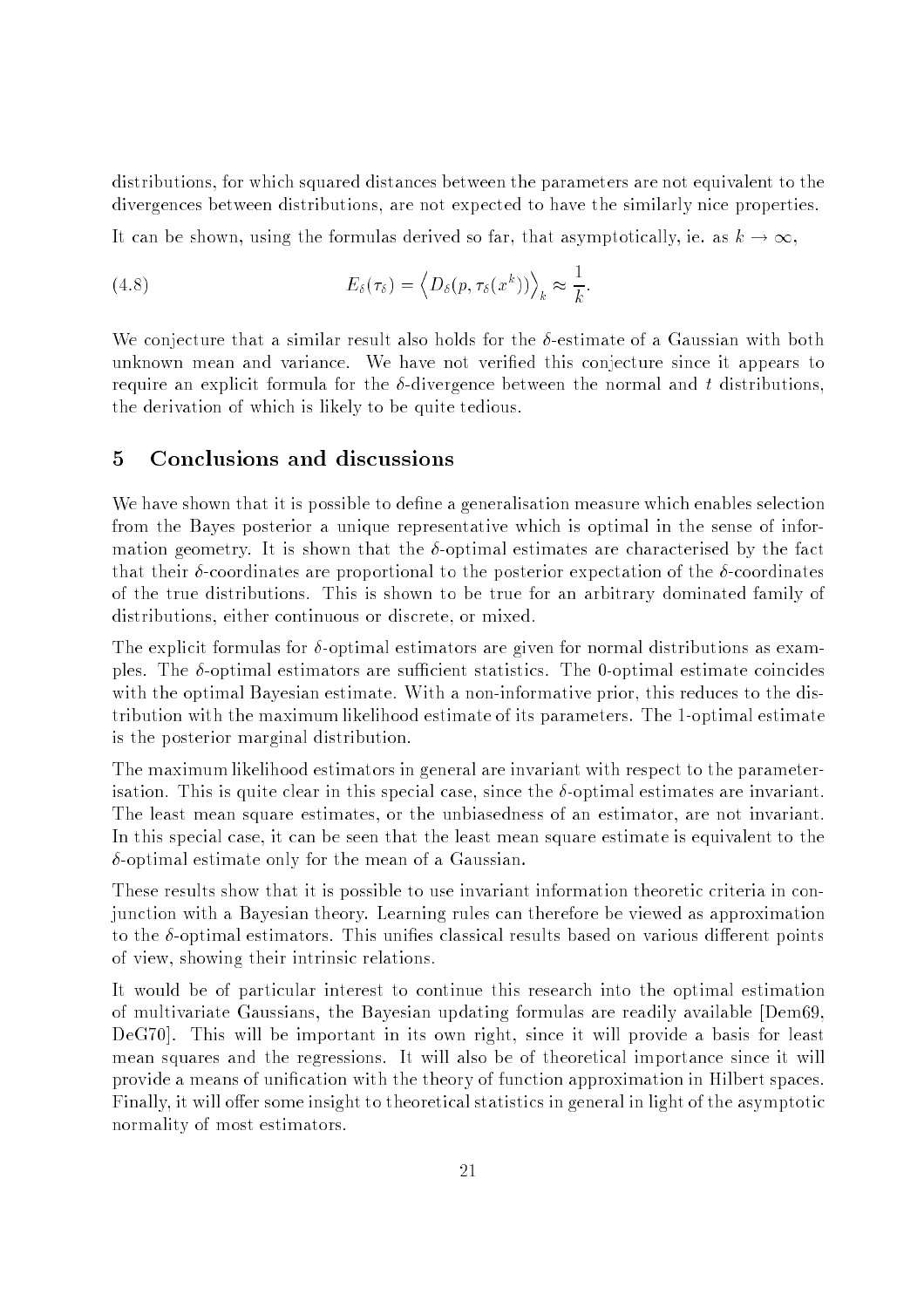Even more interesting would be direct applications to non-Gaussian continuous distributions. For exponential families, which are exactly the distribution families admitting a sufficient statistic of fixed dimension  $[Dar35, Koo36, Pit36]$ , the procedure would be quite similar. For curved exponential families [Efr75], one of the possible routes of exploration is to assume an exponentially-uniform prior on the whole exponential family, and consider the  $\delta$ -estimates restricted to the curved submanifold [Ama85]. It is expected that this will reduce to the results of information geometry for curved exponential families [Ama85, Ama87], but anomalies might appear because of the improper prior [DSZ73]. At the moment, we are unclear as to what kind of results can be derived for families not admitting fixed finite dimensional sufficient statistics, although one way of approximating the optimal estimator in the Gaussian (generalised) linear regression context is developed in [ZR95b].

In some applications, specific error functions might be used in place of the  $\delta$ -divergence. They are, however, dependent on the given problem which assigns specic meaning to the parameters or the sample points. Since the  $\delta$ -estimates are sufficient statistics, an optimal estimator in such special cases must be functions of  $\tau_{\delta}$ . It is itself a sufficient statistic if and only if the function is invertible.

Acknowledgements This work was partially supported by EPSRC grant GR/J17814.

We would like to thank people in the Neural Computing Research Group for interesting discussions. In particular, we would like to thank C. Williams, C. Bishop, C. Qazaz for valuable comments, interesting suggestions, and stimulating discussions.

### References

|         | [ABNK <sup>+</sup> 87] S. Amari, O. E. Barndoff-Nieldon, R. E. Kass, S. L. Lauritzen, and C. R<br>Rao, editors. Differential Geometry in Statistical Inference, volume 10 of IMS<br><i>Lecture Notes Monograph.</i> Inst. Math. Stat., Hayward, CA, 1987. |
|---------|-----------------------------------------------------------------------------------------------------------------------------------------------------------------------------------------------------------------------------------------------------------|
| [AD75]  | J. Aczél and Z. Daróczy. On measures of information and their characteristics.<br>Academic Press, New York, 1975.                                                                                                                                         |
| [Aka80] | H. Akaike. The interpretation of improper prior distributions as limits of data<br>dependent proper prior distributions. J. Roy. Stat. Soc., $B$ , 42(1):46-52, 1980.                                                                                     |
| [Ama82] | S. Amari. Differential geometry of curved exponential families—curvature and<br>information loss. Ann. Stat., $10(2):357-385$ , 1982.                                                                                                                     |
| [Ama85] | S. Amari. Differential-Geometrical Methods in Statistics, volume 28 of<br>Springer Lecture Notes in Statistics. Springer-Verlag, New York, 1985.                                                                                                          |
| [Ama87] | S. Amari. Differential geometrical theory of statistics. In Amari et al.<br>[ABNK <sup>+</sup> 87], chapter 2, pages $19-94$ .                                                                                                                            |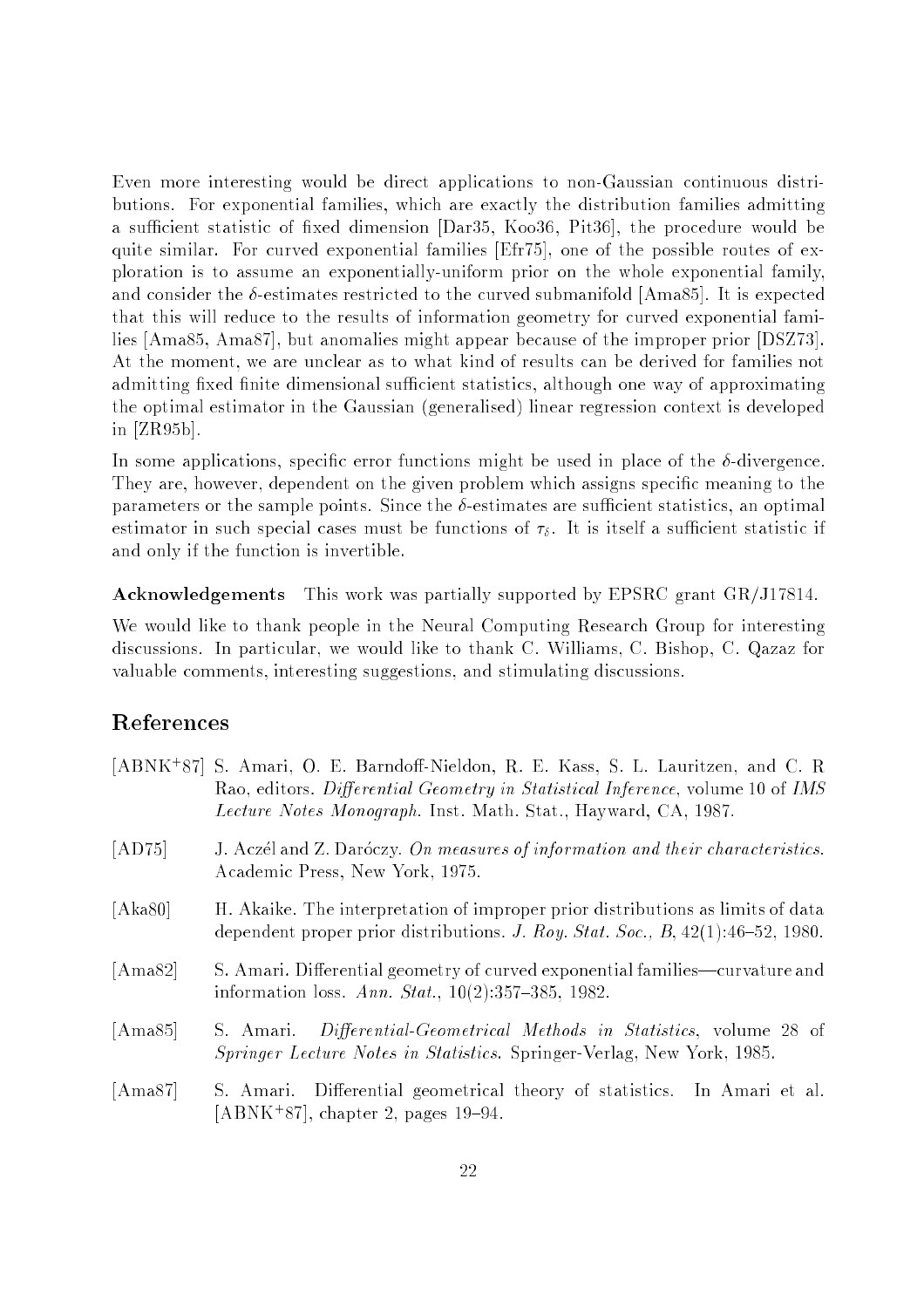- [Ber85] J. O. Berger. Statistical Decision Theory and Bayesian Analysis. Springer-Verlag, New York, 1985.
- [BN86] O. E. Barndorff-Nielsen. Likelihood and observed geometries. Ann. Statist.,  $14(3):856-873, 1986.$
- [BNCR86] O. E. Barndorff-Nielsen, D. R. Cox, and N. Reid. The role of differential geometry in statistical theory. Intern. Stat. Rev.,  $54(1):83-96$ , 1986.
- [BT73] G. E. P. Box and G. C. Tiao. Bayesian Inference in Statistical Analysis. J. Wiley & Sons, New York, 1973.
- [CH74] D. R. Cox and D. V. Hinkley. Theoretical Statistics. Chapman and Hall, New York, 1974.
- [Che72] N. N. Chentsov. Optimal Decision Rules and Optimal Inference. Nauka, Moscow, 1972. In Russian. English translation AMS: Rhode Island, 1982.
- [CMS93] F. Critchley, P. Marriott, and M. Salmon. Preferred point geometry and statistical manifolds. Ann. Statist.,  $21(3):1197-1224$ , 1993.
- [Cox46] R. T. Cox. Probability, frequency and reasonable expectations. Amer. J.  $Phys., 14:1–26, 1946.$
- [Dar35] G. Darmois. Sur les lois de probabilités à estimation exhaustive. C. R. Acad. Sci. Paris, 200:1265-1266, 1935.
- [DeG70] M. H. DeGroot. Optimal Statistical Decisiosns. McGraw-Hill, New York,
- [Dem69] A. P. Dempster. Elements of Continuous Multivariate Analysis. Addison-Wesley, Reading, MA, 1969.
- [DSZ73] A. P. Dawid, M. Stone, and J. V. Zidek. Marginalization paradoxes in Bayesian and structural inference (with discussion). J. Roy. Stat. Soc., B, 35:189{233, 1973.
- [Efr75] B. Efron. Dening the curvature of a statistical problem (with applications to second order efficiency) (with discussion). Ann. Statist.,  $3:1189-1242$ , 1975.
- [Egu83] S. Eguchi. Second order efficiency of minimum contrast estimators in a curved exponential family.  $Ann. Statist.$ , 11:793-803, 1983.
- [Fer67] T. S. Fersuson. Mathematical Statistics : A Decision Theoretic Approach. Academic Press, New York, 1967.
- [Fis22] R. A. Fisher. On the mathematical foundations of theoretical statistics. Phil. Trans. Roy. Soc., A, 222:309-368, 1922. Reprinted in [Fis50].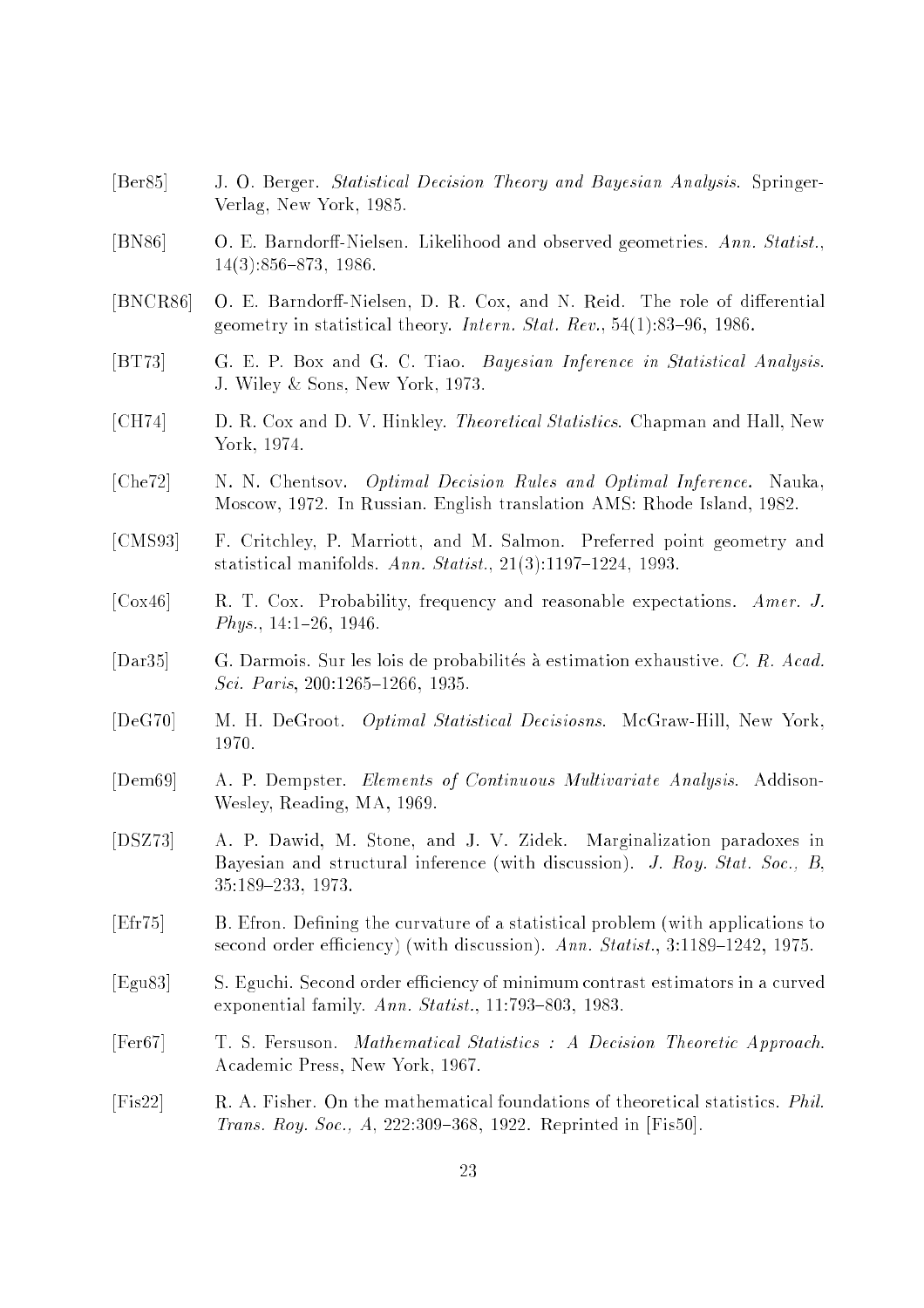- [Fis25] R. A. Fisher. Theory of statistical estimation. Proc. Camb. Phi. Soc., 122:700– 725, 1925. Reprinted in [Fis50].
- [Fis34] R. A. Fisher. Two new properties of mathematical likelihood. Proc. Roy. Soc., A, 144:285-307, 1934. Reprinted in [Fis50].
- [Fis50] R. A. Fisher. Contributions to Mathematical Statistics. J. Wiley & Sons, New York, 1950.
- [Fra56] D. A. Fraser. Sufficient statistics with nuisance parameters. Ann. Math. Statist., 27:838-842, 1956.
- [Fra63] D. A. Fraser. On sufficiency and the exponential family. *J. Roy. Stat. Soc.*, B, 25:115-123, 1963.
- [GBD92] S. Geman, E. Bienenstock, and R. Doursat. Neural networks and the bias/variance dilemma. Neural Computation, 4(1):1-58, 1992.
- [Hou82] P. Hougaard. Parameterization of non-linear models. J. Roy. Stat. Soc., B, 44:244-252, 1982.
- [HS49] P. R. Halmos and L. J. Savage. Application of the Radon-Nikodym theorem to the theory of sufficient statistics. Ann. Math. Statist., pages  $225{-}241$ , 1949.
- [Jef61] H. Jeffreys. Theory of Probability. Clarendon Press, Oxford, 1961. First edition in 1939.
- [Kas84] R. E. Kass. Canonical parameterization and zero parameter effects curvature. J. Roy. Stat. Soc., B, 46:86-92, 1984.
- $[\text{Naso}] \quad$  K. E. Nass. Introduction. In Amari et al.  $[\text{ABINK} \; \text{S}$  (), chapter 1, pages 1–17.
- [Kas89] R. E. Kass. The geometry of asymptotic inference (with discussion). Statistical Science,  $4(3)$ :188-234, 1989.
- [KL51] S. Kullback and R. A. Leibler. On information and sufficiency. Ann. Math.  $Statist., 22:79-86, 1951.$
- [Kol56] A. N. Kolmogorov. Foundations of the Theory of Probability. Chelsea Publishing Co., New York, 1956. Translation of  $Grundbegriff$ e der Wahrscheinlichkeitsrechnung, 1933, with added bibliography, edited by N. Morrison.
- [Koo36] B. O. Koopman. On distributions admitting a sufficient statistic. Trans. Amer. Math. Soc.,  $39:399-409$ , 1936.
- [KS79] M. Kendall and A. Stuart. The Advanced Theory of Statistics: Inference and  $Relationship, volume 2. Griffin, London, 4 edition, 1979.$